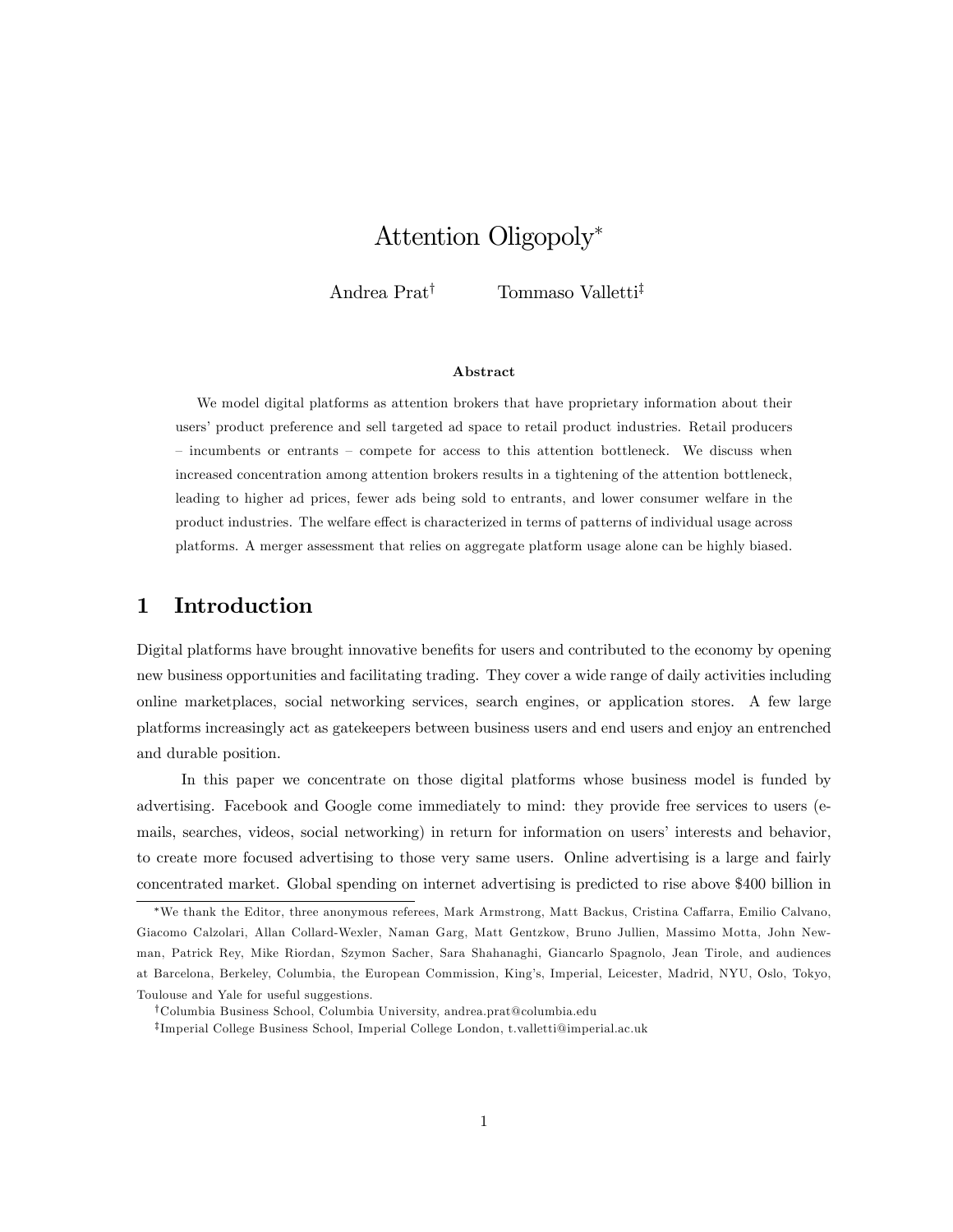$2021$  and will constitute over half of total ad spending. Two firms  $-$  Google and Facebook  $-$  command at least  $60\%$  of the market in the US (and over  $80\%$  in the UK).<sup>1</sup>

We model digital platforms as *attention brokers* (Wu, 2019). Attention brokers attract users to their platform and induce them to spend time on it and use it for practical and social purposes. User attention is valuable for two reasons. First, usage data provides the attention broker with proprietary data on the search and communication activity of users. Machine learning techniques may then be applied to infer real-time consumption preferences of individual users (Agrawal et al., 2018). The platform may learn that the user is currently interested in a particular product, say a new refrigerator, or a service, say a plumber (Milgrom and Tadelis, 2019). Second, the attention broker can now sell targeted advertising space to firms that supply the product the user is interested in (e.g., refrigerator makers, or local plumbers, which we refer to as the *retail product industry*). These ads are very valuable because they are directed to consumers who are interested precisely in that product and because these consumersí attention is already captured by the platform. This is the value proposition of attention brokers and it explains why companies such as Facebook or Google are so valuable.

What is an attention broker in practice? Attention brokers in our model are defined by their ability to: (i) obtain information about the preferences of individual users; and (ii) target ads to individual users. The set of attention brokers is changing over time with changes in technology and behavior. Currently, platforms like Facebook or Google fit to some extent our definition. Instead, more traditional media like TV or newspapers are still mainly unable to achieve (i) and (ii), though they might in the future, in which case our results will apply to them as well.<sup>2</sup>

New and detailed evidence is emerging on the behavior of platform firms such as Google and Facebook, through an unprecedented number of antitrust lawsuits filed in the second half of 2020 by the DoJ, the FTC, State Attorney Generals, the US Congress, as well as enforcers in Europe and Australia. These high-profile probes have just begun and are expected to be fiercely debated, so it is too early to make an assessment. We just note two features. First, there seems to be a growing agreement that these companies are indeed attention brokers capable of deploying hyper-targeted ads, in contrast with other market players.<sup>3</sup> Second, past acquisitions that went unchallenged at the time, such as the \$1 billion acquisition of Instagram by Facebook in 2012 and the \$19 billion acquisition of WhatsApp also by Facebook in 2014, are being reconsidered also in light of the impact they had in the market for hyper-targeted ads.<sup>4</sup>

<sup>&</sup>lt;sup>1</sup> See the 2020 Market study on online platforms and digital advertising conducted by the UK's CMA, available at https://assets.publishing.service.gov.uk/media/5fa557668fa8f5788db46efc/Final\_report\_Digital\_ALT\_TEXT.pdf

 $2$ Our model also allows for the presence of traditional mass media that sell non-targeted ads alongside attention brokers; see Section 6.

<sup>3</sup> See, e.g., the 2020 complaint from the State AGs (https://ag.ny.gov/sites/default/Öles/facebook\_complaint\_12.9.2020.pdf ) or the 2020 FTC lawsuit (https://www.ftc.gov/system/Öles/documents/cases/1910134fbcomplaint.pdf ).

<sup>4</sup>Quoting from the 2020 FTC lawsuit: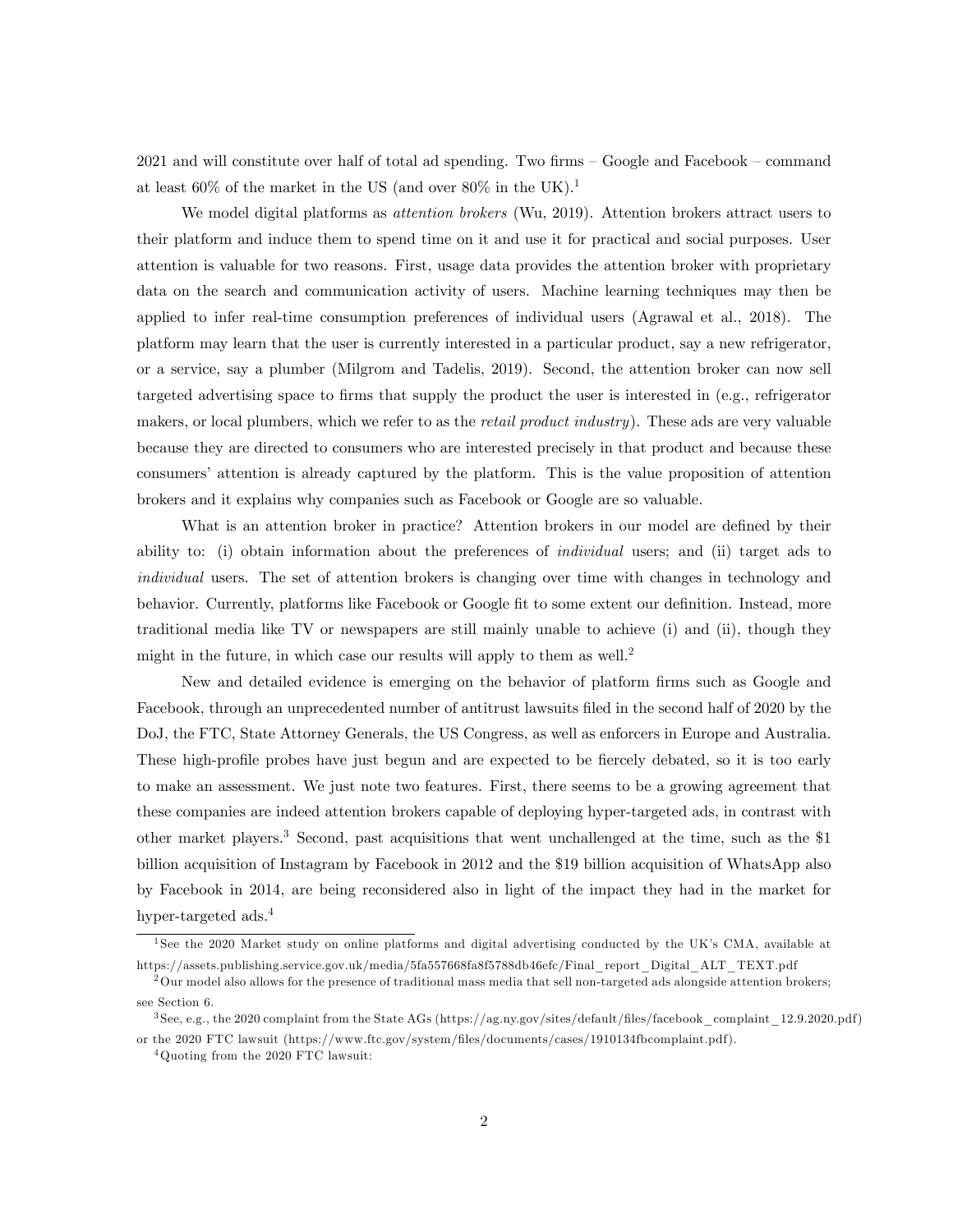We report a related example that, though not perfect, shows that our framework can find an application also beyond these large and complex cases involving Big Tech companies: online real-estate portals. These are very specialized markets, and are potential "attention brokers" in a specific market when it comes to people searching for a property. They do not sell homes, or even real-estate agent services – rather they sell their search platform to users, and users' attention to advertisers. These portals know specific information about individual preferences over characteristics of the property (e.g., rooms, location, amenities, transport, and so forth) and they further learn from the clicks and views of online users.

In 2014, Zillow and Trulia announced plans to combine into Zillow Group  $(ZG)$ .<sup>5</sup> At the time, the two firms were the largest and second-largest online real-estate portals, respectively. The FTC cleared the deal, without condition, after a review. According to Newman  $(2017)$ , the combined firm then began to act like an "attention bottleneck". Prior to the merger, the search operators delivered neutral lists of realtors along with property listings. After the merger, ZG instituted the "Premier Agent" program that allowed realtors to show first and prominently in the search results, for a premium. Per the company's executives, ZG wanted to pursue a strategy of steering users to "Premier" real-estate agents. But by steering real-world buyers to certain favored suppliers, the platform also increased power in a separate  $-$  though related  $-$  market: that of local realtors, which has progressively become more concentrated too. The link between concentration among digital brokers and a corresponding concentration in a downstream market, is a central finding our paper.

Against this backdrop, how does market power among attention brokers affect consumers, even in zero-price platform markets? This paper explores one possible mechanism: increased concentration among attention brokers, achieved via a platform merger, can lead to reduced entry – and hence higher prices and less product variety  $\overline{\phantom{a}}$  in retail product industries.

The argument runs as follows. A monopolistic attention broker has an incentive to create an attention bottleneck by reducing the supply of targeted advertising. If an attention broker reduces the number of ads it sells, it will reduce the number of retail firms that have access to consumers, thus

<sup>{</sup>165. Competing personal social networking providers would have been close competitors of Facebook Blue in the supply of advertising. This is because they would have been able to offer the distinctive advertising features described above that distinguish social advertising from other forms of display advertising, search advertising, and "offline" advertising. Instagram and WhatsApp, in particular, were each well-situated to develop into meaningful competitive constraints on Facebook Blue in the sale of advertising. Instagram's founders explicitly planned to develop advertising offerings to monetize the Instagram personal social network. And an independent WhatsApp that developed a personal social networking offering would have had incentives to monetize it by offering advertising. Competing social networks may also have explored and developed alternative advertising models that consumers and advertisers preferred.

<sup>{</sup>166. Facebookís anticompetitive conduct to maintain its personal social networking monopoly therefore also has neutralized, suppressed, and deterred competition for the sale of targeted advertising, and deprived advertisers of the benefits of additional competition.

<sup>5</sup>We thank John Newman for bringing this case to our attention.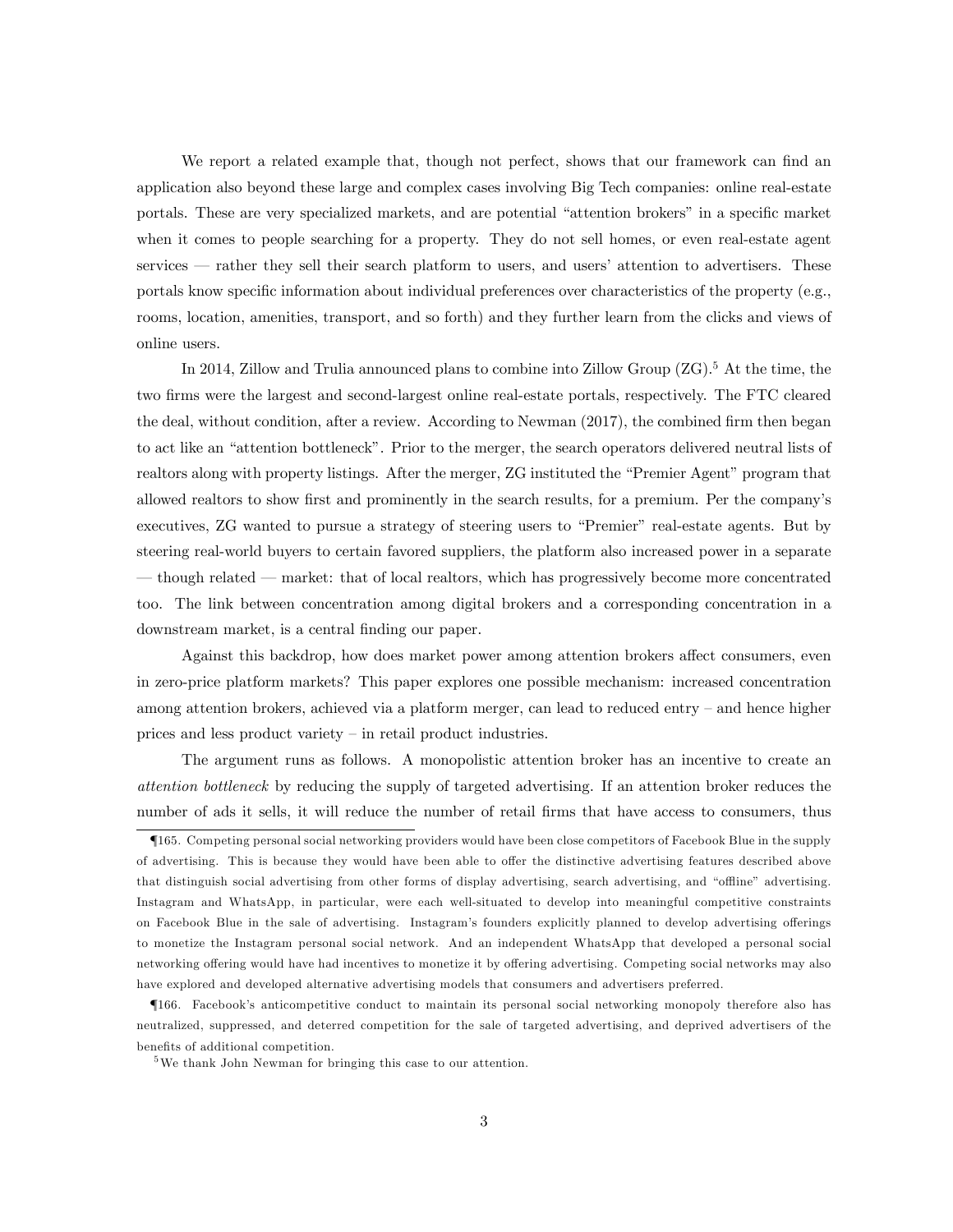increasing their market power. This bottleneck strategy can generate higher total profits for the retail industry that are partly captured by the platform through higher total ad revenue. However, under standard conditions, this supply reduction hurts consumers who face less choice and higher prices.

This access reduction strategy does not always work: it depends on how concentrated user attention is. Suppose the retail product industry is composed of well-known larger firms and lesserknown smaller entrants. If consumers use many platforms, entrants enjoy a strategic advantage: they can inform the user about their product in more than one way and they only pay for the ads they buy. Individual platforms face a temptation to increase the supply of ads, some of which will be bought by entrants. When that happens, the retail industry will be competitive and both product prices and ad prices will be low. Instead, if the attention of the consumer is controlled by a limited number of platforms, an exclusionary strategy is easier to carry out: ad supply is low and captured mostly by incumbents. Entry is pre-empted and both product prices and ad prices are high. A merger between platforms can thus increase market power in the retail industry, to the detriment of consumers. Platform concentration implies a reduction in the supply of ads in order to create, and extract, pre-emption rents in the retail industry.

A corollary of this argument is that the right measure of platform concentration is at the level of each individual user. In a world where platforms obtain personal information and can tailor ads to user, what matters is the number of platforms retail product firms can use to reach a particular user. Thus, a meaningful concentration index for attention brokers cannot be built out of aggregate market share. We use a numerical example to show that such a measure is a very inaccurate reflection of the welfare cost incurred by consumers.

Preview of the results. The paper is structured as follows. Section 2 introduces a parsimonious model, which allows us to illustrate the intuition behind the results. An online appendix contains a more general setting. There are three layers of actors: non-strategic consumers, attention brokers (digital platforms), and retail producers. Producers sell goods to consumers and can advertise their production through digital platforms. There are multiple digital platforms. Consumers differ in their platform usage and may multi-home among platforms (usage is not affected by which ads they are shown  $-$  that is what makes them non-strategic). Platforms use competitive selling mechanisms to allocate ads to firms, where firms can buy non-targeted ads from traditional mass-media or targeted ads from digital platforms. The latter have two advantages: they have better knowledge about product preferences of their users and they can sell tailored ads targeted to users that want a particular product. Producers may be incumbents or entrants. The products of incumbents are more familiar to consumers than those of entrants. Any type of advertising can help entrants close this informational gap. We assume that a consumer's surplus is higher if he is aware of the entrant's product, but this reduces the incumbent's revenue. Every platform used by a particular individual sells the right to run targeted ads to that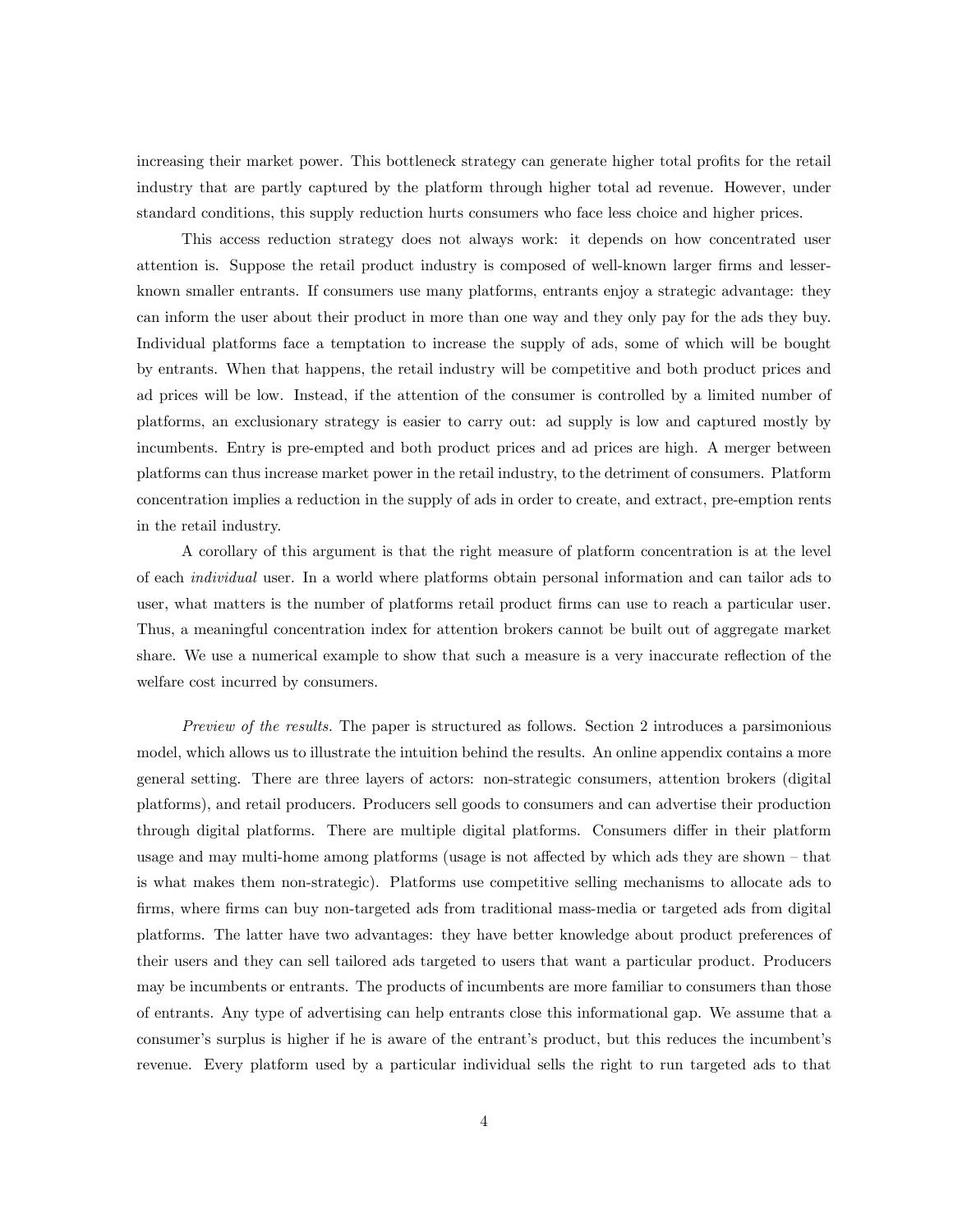individual through a competitive selling mechanism.<sup>6</sup>

In this environment, each consumer may be seen as an individual market. Section 3 begins our analysis with a characterization of the ad selling equilibrium in each one of these markets (Proposition 1). The probability that the consumer becomes aware of the entrant's product increases with the number of independently owned platforms utilized by that consumer. Aggregating across consumers, we express overall consumer welfare on the basis of platform usage patterns (Proposition 2). Consumer welfare is shown to be a decreasing function of a concentration index that aggregates information about the number of platforms individual consumers use. Welfare is higher if consumers use multiple platforms because it is more expensive for the incumbent to keep consumers uninformed about the entrant's product.

In Section 5, we then characterize the welfare effect of a merger between two existing platforms (Proposition 4). For every consumer at any point in time, the relevant market is defined by the set of attention brokers that: (i) know that consumer's current preferences; and (ii) are able to target ads to that consumer. We therefore show that knowing platform usage shares is not sufficient to compute the effect of a merger: one must also know how platform usage overlap is distributed across consumers. A numerical example highlights that a regulator who tries to predict welfare effects on the basis of usage shares only can face a large level of uncertainty (of the order of 50% of total entrant-related surplus). Instead we employ US usage data of three major social media platforms, Facebook, Instagram, and Twitter, to illustrate that it is possible to build a concentration index based on our measure.

Section 6 discusses the difference between targeted platform ads and non-targeted mass media ads. We show that the latter are more likely to be employed by larger, mainstream retail industries. Instead, targeted platform ads are more likely to be chosen by niche industries – therefore the merger effects of digital platforms are also more likely to be felt in such niche industries. Finally, Section 7 concludes.<sup>7</sup>

Naturally, there are a number of other merger effects  $-$  positive and negative  $-$  we abstract from. The action in our model comes only from the possibility of creating an attention bottleneck. Platforms could be on very different users' markets (e.g., a social network such as Facebook and an instant messaging service such as WhatsApp) and still related to the same user's attention. Of course, if the platforms were competing directly against each other (currently or prospectively) there would be additional effects to be considered. Also, a merger in our model can only affect the amount of attention spread across platforms, not the effectiveness of an ad. Again, in reality the ability to combine datasets across platforms might generate additional insights that would change the ability to conduct targeted

 $6$ We thus take the view that advertising is more informative for entrants' products than for incumbents' (for a review of the economics literature on advertising, see Bagwell, 2007).

<sup>&</sup>lt;sup>7</sup>In the online appendix we conduct robustness checks, considering alternative ad selling specifications as well as a model with multiple incumbents, multiple entrants, multiple ads per platform, and imperfectly informative ads.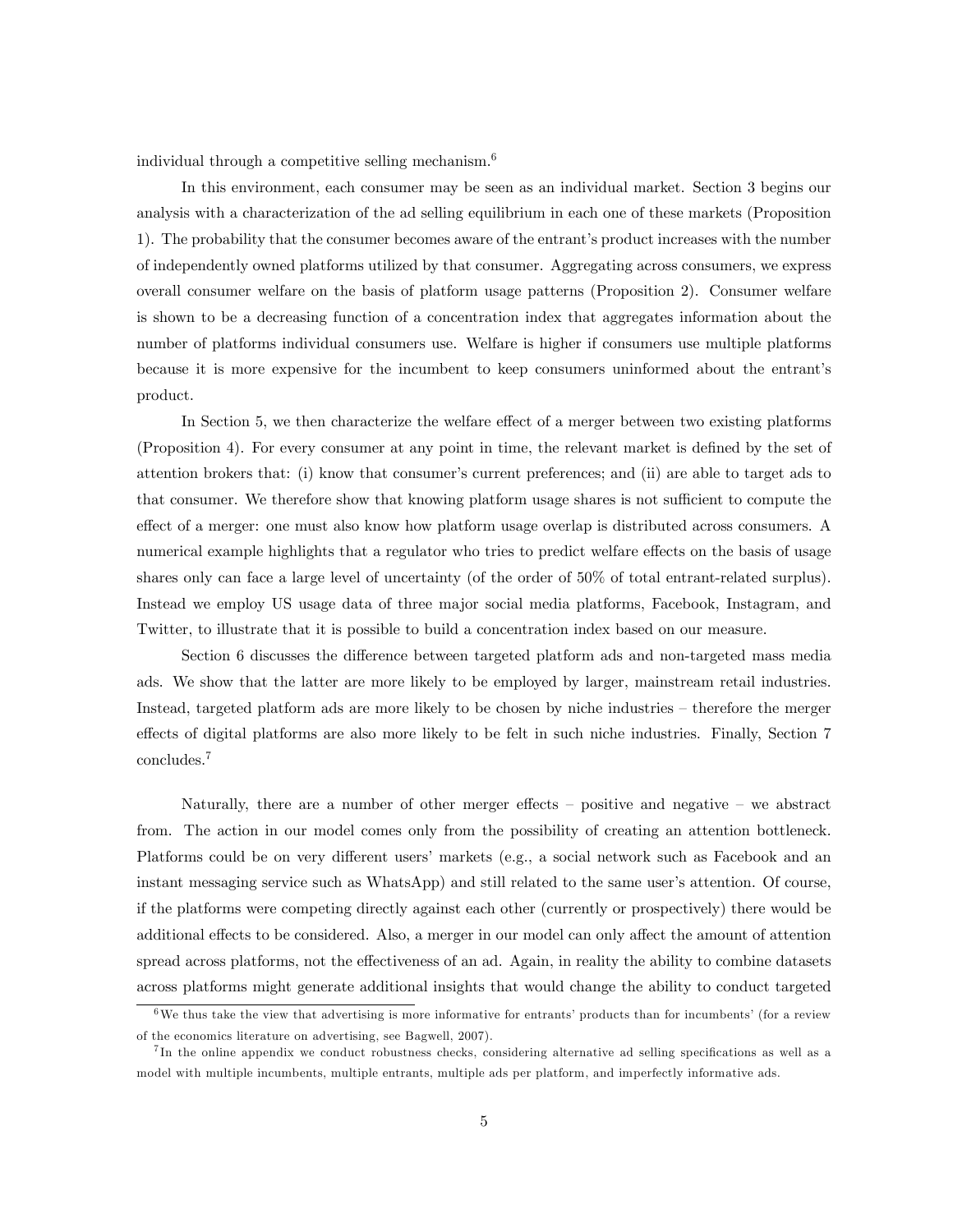advertising that would also need to be assessed in a real-life case. Still, the attention bottleneck effect we identify will be present in those more complex environments too.

Finally, our paper provides an explanation for a somewhat puzzling phenomenon observed by the empirical literature on online advertising. Companies spend large sums for brand keyword ads: a famous brand (e.g., Coca Cola) advertises for keywords containing their brand, which is of course well known, despite organic links would be likely to appear on top of the page (e.g., www.coca-cola.com) without having to pay for it. Blake et al. (2015) show that those ads have a precisely estimated zero benefit. Why are companies seemingly wasting money? Our model offers a rationalization as a defensive strategy: in the pre-emption equilibrium, the incumbent is buying ads not to bring in more business but to avoid a potential entrant from stealing business. Indeed, Simonov et al. (2018) show that brand keyword advertising produces a small number of additional clicks (1-4%) but avoids the large loss of clicks  $(18-42\%)$  that the famous brand would face if a competitor had gotten hold of that ad.<sup>8</sup>

## 1.1 Literature

Attention markets are central to recent cases and in policy works (Evans, 2017; Wu, 2019). Wu (2019) in particular has introduced the idea that social media companies are first and foremost attention brokers: they capture the attention of their users and sell it to advertisers. To our knowledge, no formalizations of the product market implications of mergers between attention brokers are available.

A main building block in our model is related to pre-emption rents in the retail product industry (which platforms try to possibly extract via their merger). Pre-emption refers to the opportunities for firms with market power to maintain their monopoly power. There is an extensive literature in this respect. Gilbert and Newbery (1982) study a monopolist's incentive to maintain its monopoly power by patenting new technologies before potential competitors, and this activity can lead to patents that are neither used nor licensed to others ("sleeping patents"). Other examples include spatial location models with pre-emption (Eaton and Lipsey, 1979) and brand proliferation (Schmalensee, 1978). The common idea is that a monopolist will spend more on some scarce resource (e.g., R&D leading to a patent, or enter a location that thus becomes unavailable for a rival) to preserve monopoly rents.<sup>9</sup> This happens when entry results in a reduction of total profits below the joint-profit maximizing level, which is quite a general result (Gilbert and Newbery, 1982). Asker and Bar-Isaac (2014) analyze a dynamic game where an incumbent manufacturer is currently selling to multiple retailers and can use various forms

<sup>&</sup>lt;sup>8</sup>AdWords (run by Google) is also an environment where bids are hyper-targeted that would fit our setting. Levin and Milgrom (2010) discuss conflation and the move toward increasingly finer and finer online ad targeting. See also Athey and Nekipelov (2014) and Decarolis and Rovigatti (2019).

<sup>&</sup>lt;sup>9</sup>In our model, scarcity is created on users' attention, which can then be monetized by incumbent product advertisers. There is a long-standing debate in economics as to whether preventing competitors from presenting informative advertising results in higher prices for advertised products (and harms consumers); see Kaldor (1950), and Telser (1964).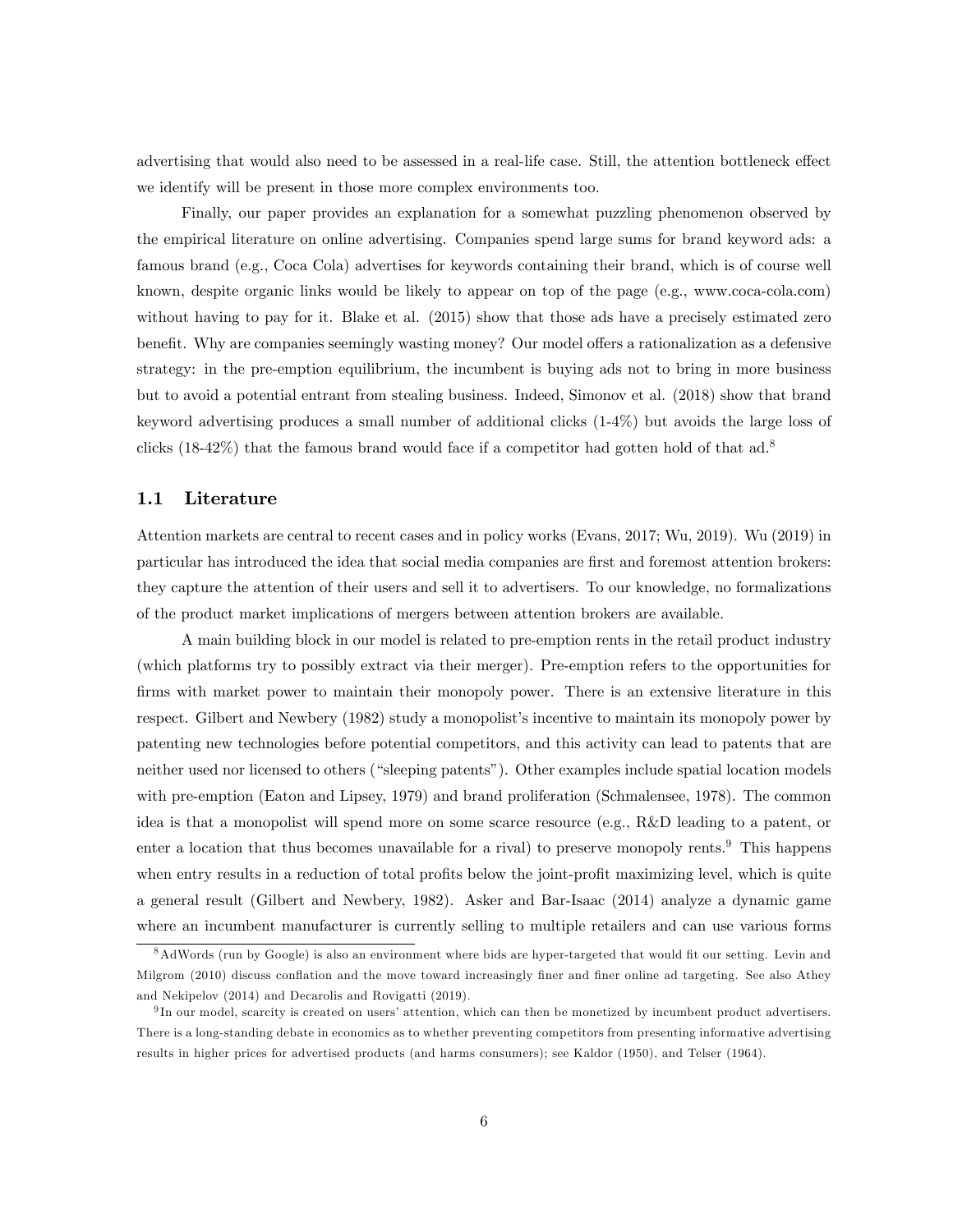of vertical restraints such as resale price maintenance and royalty rebates. The incumbent is trying to prevent entry of another firm, which would lead to lower profits. In their paper the incumbent can be viewed as "bribing" retailers to keep industry monopoly – something that happens in our paper too, albeit in a different setting.

Our paper is more broadly related to the literature on two-sided markets initiated by the seminal works of Rochet and Tirole (2003), Anderson and Coate (2005) and Armstrong (2006). The extant literature looks at the externalities between the two sides. When one side of the market is represented by advertisers, the main research focus is the link between the advertising price and the nuisance that ads generate on audiences. Advertisements are placed by monopoly producers that want to reach as many customers as possible. On the other side of the market, audiences are typically not overlapping between platforms (in the literature jargon, consumers "single-home", while advertisers "multi-home"). The literature also normally deals with competition between duopoly platforms.

The single-homing assumption for consumers means that there is automatically an "attention" bottleneckî built in to these models. In our work, we simplify one side of the market, as we take the distribution of consumers on platforms as given.<sup>10</sup> We also further simplify as we do not consider externalities between advertisers and consumers. Our focus is instead on the competitive externality between firms that can obtain ads from online platforms where consumers can multi-home.

At a theoretical level, our sequential ad auctions can be seen as games played through agents (Prat and Rustichini,  $2003$ .<sup>11</sup> Multiple principals (the producers in this paper) offer conditional monetary transfers (auction bids here) to multiple agents (the platforms) in an attempt to ináuence their decisions (the allocation of ad spaces). The key result of that literature is that the set of subgame perfect equilibria often does not contain an equilibrium that maximizes the surplus of all principals and agents. In the case at hand, the surplus-maximizing outcome corresponds to incumbent monopoly, so the presence of multiple platforms may preclude that outcome. This is bad news for the total profit of producers and platforms, but, if we assume that incumbent monopoly is not in the interest of consumers, then this result is good news for consumer surplus. This result is driven by the presence of multiple agents: If there is only one agent, the menu cost literature has shown that there always exists an equilibrium that maximizes the surplus of all principals and the agents (Bernheim and Whinston, 1986). While there are a number of key technical differences, the present result builds on an intuition that is similar to Prat and Rustichini (2003): strong two-sided competition among principals and agents makes it hard to reach the collusive equilibrium. Obviously, the current paper is quite different: while it uses a game played through agents as one of its building blocks, the set-up is much richer because it includes

 $10$  In the two-sided markets literature, because a platform's profits from advertising are roughly proportional to "eyeballs", platforms then have a strong incentive to subsidise access by consumers to the platform. This is natural justification for the free access consumers have to these platforms, which is a starting point of our modelling ingredients.

 $11$ Loertscher and Marx (2019) analyze mergers based on auction models, typically applied to procurement settings.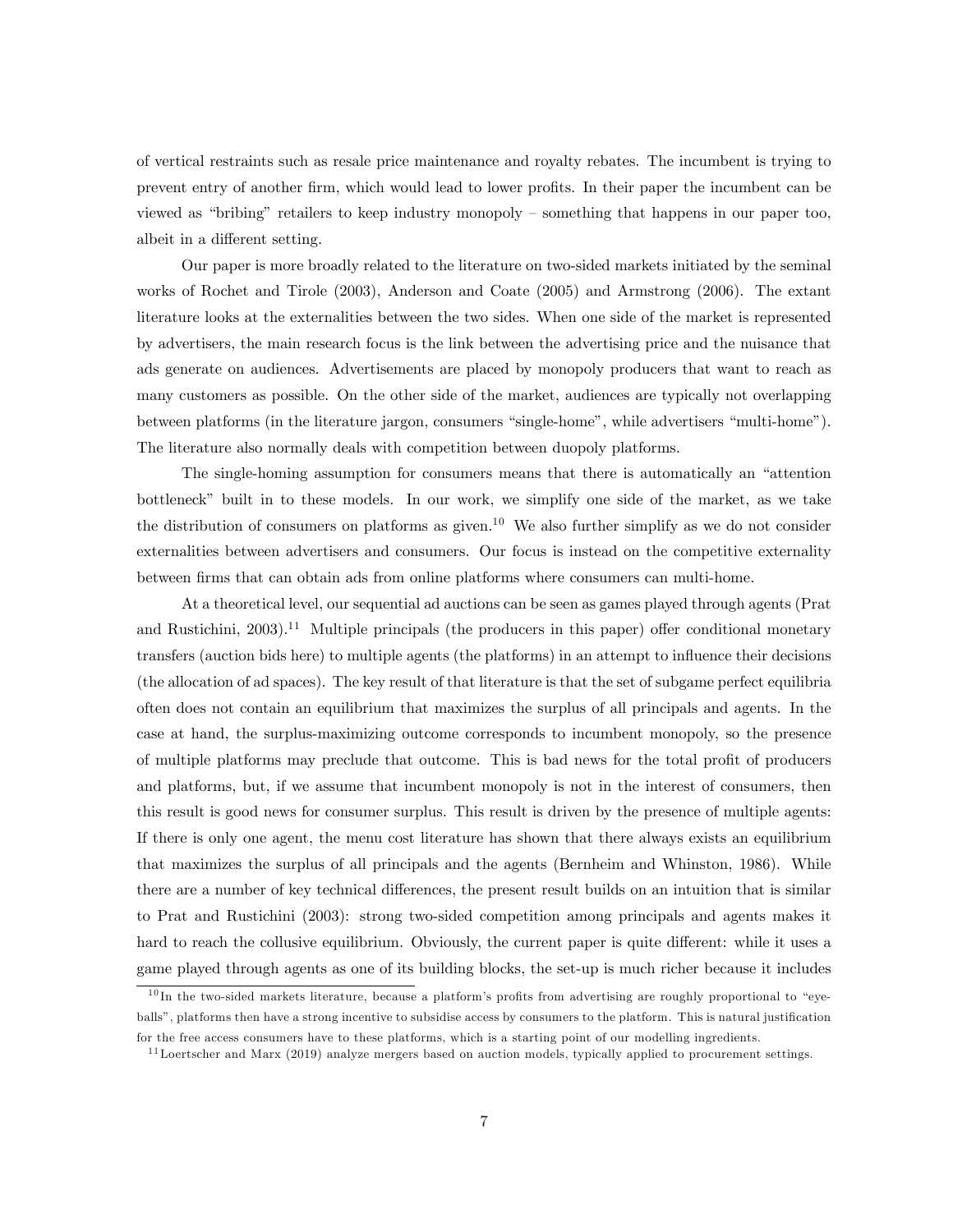multiple consumers and multiple industries.<sup>12</sup> The present model has also a connection to gatekeeping in politics: Diermeier and Myerson (1999) model a legislative process where lobbyists bribe legislators to pass a law and asks how different institutional arrangements affect the total amount of bribes.

The present paper is loosely related to the vast literature on foreclosure (see, e.g., Rey and Tirole, 2007, and Whinston, 2006). The similarity is that our set-up can be interpreted as a situation with a downstream industry (the producers) who require the input supplied by an upstream industry (the platforms) in order to access final consumers.<sup>13</sup> However, our focus is quite different. The foreclosure literature mostly studies the effect of different  $-$  and potentially quite complex  $-$  vertical contracting environments, while leaving the interaction between the downstream industry and consumers in a reduced form. For instance, a classic question is whether exclusivity clauses should be outlawed, or whether vertical integration can lead to foreclosure. Because of the complexities of contracting under externalities, this theoretical literature has often focused on special market structures such as monopoly either upstream or downstream, or on competing vertical chains, where each supplier deals only with distinct retailers. Instead, we focus on a stable and simple vertical contracting problem, online ad auctions, while the focus of the analysis is on the heterogeneity of consumers with respect to their relationship to the downstream industry: namely all the action arises from the fact that different consumers use different sets of platforms. This simplified contract setting also allows us to deal quite naturally with multiple online platforms upstream and competing retailers downstream.

There is a connection between the ad selling problem we consider and the shelf space allocation problem (Shaffer, 2005, and Marx and Shaffer, 2010). In those models a retailer sells shelf space to producers who want to get access to consumers. Shaffer  $(2005)$  shows that in equilibrium the dominant firm will sometimes exclude a competitive fringe even when welfare would be higher if the fringe obtained distribution. Marx and Shaffer (2010) show that the choice of how much shelf space to allocate is a strategic decision by the retailer. By limiting the amount of shelf space  $-$  thus excluding some producers – the retailer can obtain a higher overall profit. Both these phenomena are present in our analysis. However, while that literature looks at a monopoly retailer we consider multiple platforms that compete in selling  $ads - a$  necessary extension to be able to discuss the effect of mergers among platforms.

Eliaz and Spiegler (2020) also model targeted advertising on digital platforms. They characterize the optimal ad display rule and advertising fee in a situation where advertisers have private information about the quality of their match with consumer types.

 $12$  There is also a technical difference. Prat and Rustichini (2003) use simultaneous first-price auctions, while this paper uses sequential second-price auctions. Moreover, Prat and Rustichini consider a much more general set-up but only prove an existence result, while here restricting attention to a more specialized model will allow us to characterize the equilibrium set.

<sup>&</sup>lt;sup>13</sup> Strictly speaking, in our framework the input is only needed by the entrant producer. The incumbent producer can still hoard it for the only purpose of preventing entry.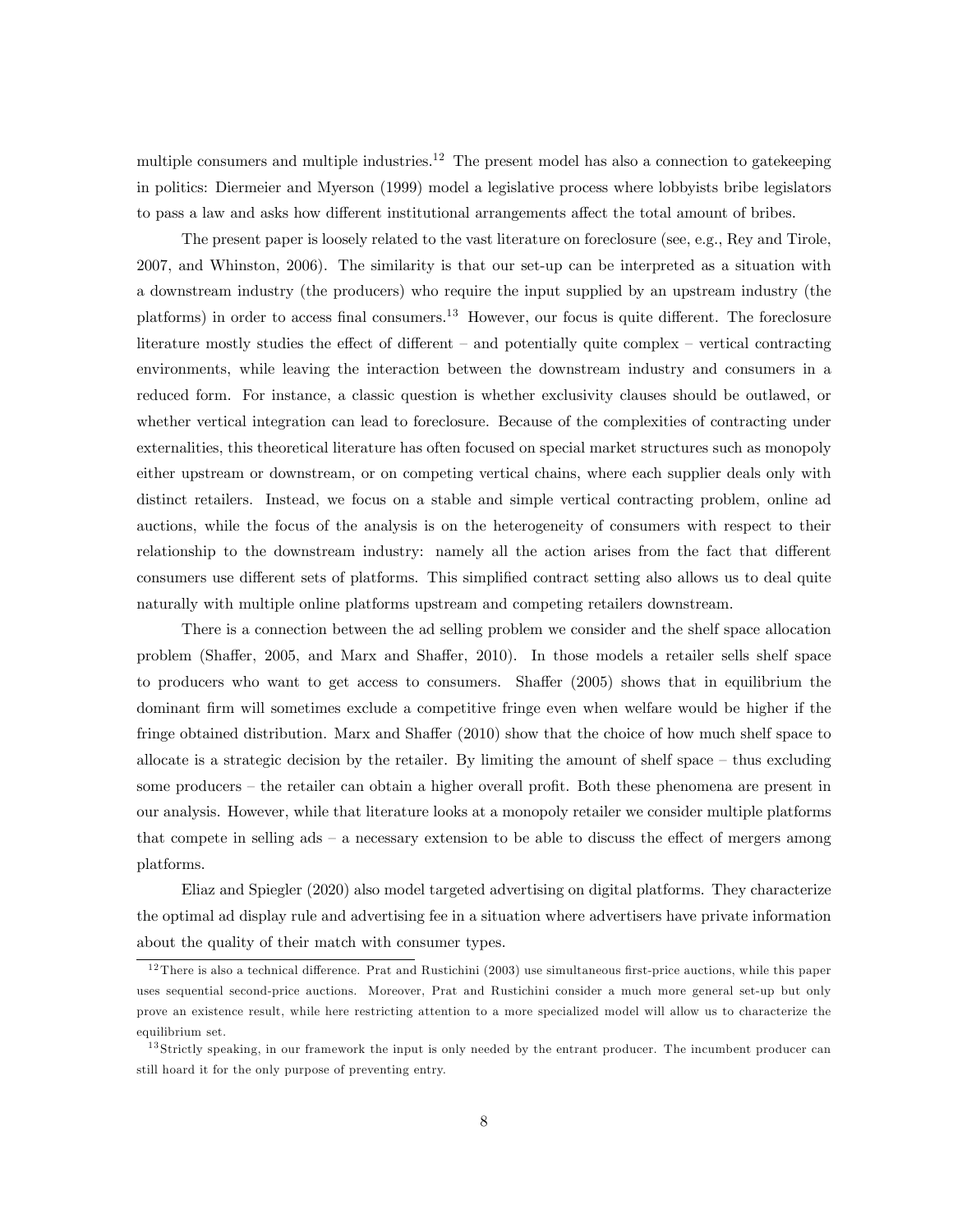We consider multiple platforms in order to conduct a meaningful analysis of platform mergers. Overlaps of consumers among platforms are crucial for our findings in the merger analysis. As said above, this is assumed away by the extant literature with single-homing consumers, with a few exceptions. Ambrus et al. (2016) and Anderson et al. (2018) consider overlapping viewerships, focusing again on externalities (positive from audiences to advertisers, and negative the other way around) and not on the product market implication of selling ads to those consumers.<sup>14</sup> Audience overlap is central to Prat's (2018) media power definition, but that model is concerned exclusively with the influence of news sources on the electoral process, while here we are interested in the influence on markets, not politics.

Media mergers have been analyzed, e.g., by Anderson and McLaren (2012) who consider their impact on media bias. There also exists empirical specific work on mergers in two-sided markets (e.g., Chandra and Collard-Wexler, 2009, on Canadian newspapers; Jeziorski, 2014, on US radio stations). We are not aware of empirical studies on mergers involving dominant online platforms. Due to the relevance of ongoing cases, a theory literature is just emerging on data driven mergers (e.g. de Corniere and Taylor, 2020; Chen et al., 2020).

## 2 Model

To keep the exposition simple, the core of the paper uses a "toy model" with just one incumbent and one entrant, who can each show at most one ad. Moreover ads are assumed to be perfectly informative. None of these assumptions is crucial for our main result: the Online Appendix removes all of them and considers a general setting with multiple incumbents and entrants, multiple ads per platform, and imperfectly informative ads. However, for now we explore the intuition behind the result in the simplest possible setting.

There are a continuum of potential buyers of total mass  $1$  and a set  $K$  of retail industries, each of which produces a product k. Every consumer is interested in buying exactly one of the products. There is also a set M of digital platforms (henceforth platforms). Let  $m<sub>J</sub>$  denote the mass of users that use the subset J of platforms (and only those). Obviously,  $\sum_J m_J = 1$ . These platforms know what product  $k$  each of their users wants and they can run targeted ads that differ from user to user. Targeting distinguishes digital platforms from generalist mass media ads, which we will consider in Section 6.

Every retail industry k is composed of an incumbent and an entrant. Buyers interested in product  $k$  are familiar with the incumbent's product but they are unaware of the entrant's product. The only way they can learn about the entrant's product is if they see an ad about it, either from mass media or from platforms. By seeing an ad, a consumer becomes perfectly informed about the advertised product.

<sup>14</sup> See also Athey et al. (2018) for a model of advertising where consumers multi-home across media outlets. Competition for advertising slots sold by a monopoly platform is analyzed by de Corniere and De Nijs (2016).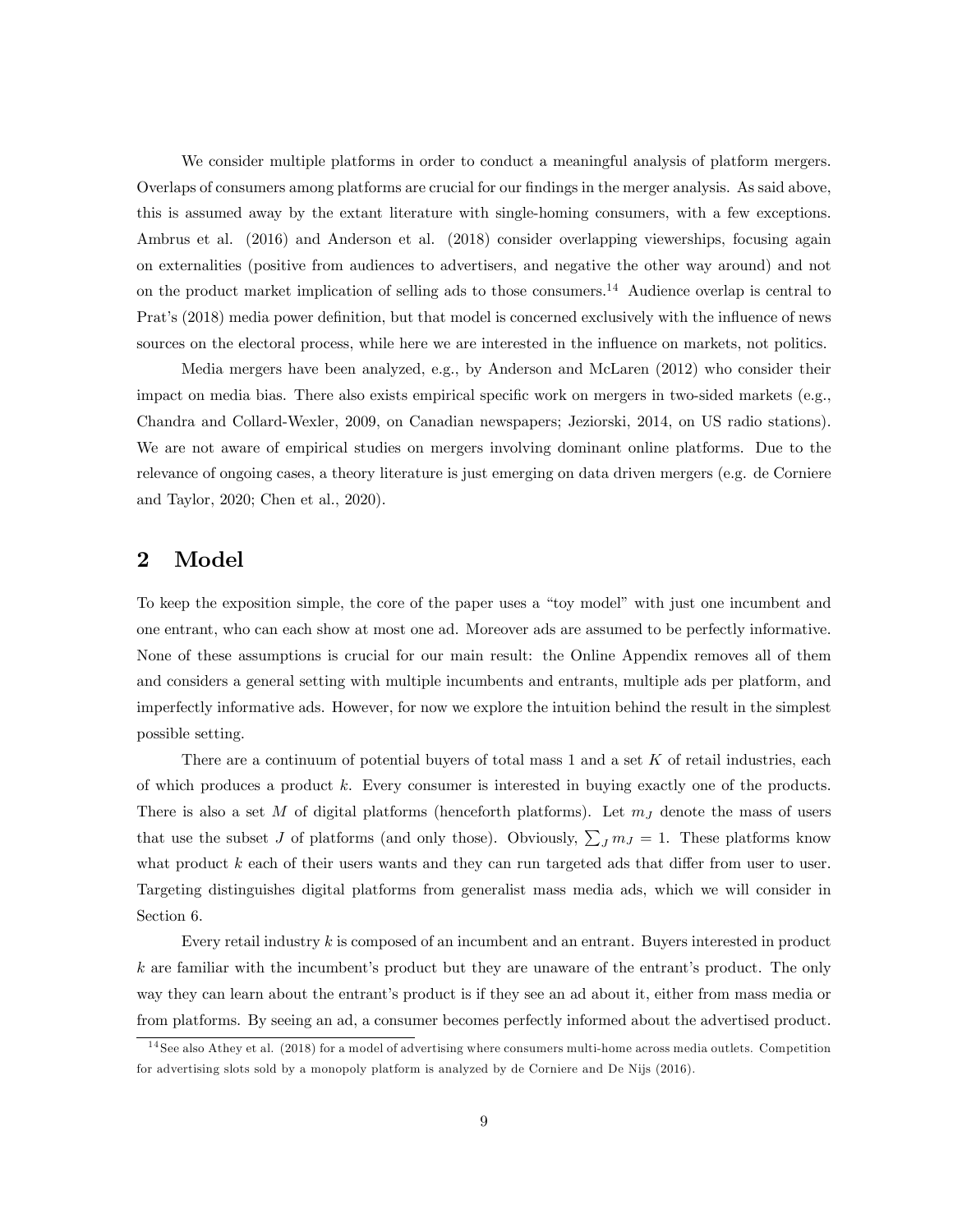For each individual buyer, if the buyer is aware of the incumbent only, the buyer's expected payoff (gross payoff minus price) is  $u_1$ , the incumbent's expected payoff (price minus production cost) from that buyer is  $\pi_1$ , and the entrant's expected payoff is 0. If a buyer becomes aware of the entrant's product, the buyer's expected payoff is  $u_2$ , the incumbent's payoff is  $\pi_2$ , the entrant's expected payoff is  $\pi_E$ . Assume that entry benefits consumers,  $u_1 < u_2$ , and that  $u_1 + \pi_1 < u_2 + \pi_2 + \pi_E$ . We will analyze two cases: when entry increases total profit  $(\pi_1 < \pi_2 + \pi_E)$  and when entry decreases total profit  $(\pi_1 > \pi_2 + \pi_E)$ . Note that in both cases entry is efficient from the perspective of both consumer and total welfare maximization.<sup>15,16</sup>

Timing is as follows. First, consumer preferences are randomly determined. Second, every firm chooses whether to buy a non-targeted mass media ad at the áat rate. Then, each platform runs a second-price auction for each one of its users. So, for each user in the subset J, there are  $\#J$  auctions. We assume that for each user the order of those auctions is drawn randomly and that there is complete information about the whole auction sequence. The entrant and the incumbent participate in every auction and the winner gets to display an ad to that user. The auctions are run independently across users and goods.

The model presented here is highly stylized. It is an attempt to capture in the most parsimonious way the pre-emption phenomenon we are trying to describe. The advantage is its analytical convenience and a simple closed-form characterization of equilibrium.

In the Online Appendix we probe the robustness of our results to alternative assumptions. Section A1 lists and discusses all our modeling choices. We also prove that our results hold in more general settings. Section A2 shows the main results are robust to alternative specifications of the mechanism space (instead of second-pricee auctions, we consider take-it-or-leave it offers or a class of abstract mechanisms).<sup>17</sup> Section A3 in particular shows that most key results survive if one relaxes all of the following assumptions: one incumbent, one platform, one ad per platform, perfectly informative ads.

## 3 Consumer Segment Analysis

In this section, we analyze the sale of targeted ads in the last stage of the game. We focus on a particular industry  $k$  (hence, for notational simplicity, we shall drop the index  $k$  in this section).

<sup>&</sup>lt;sup>15</sup>Under the utilitarian definition of social welfare, in the incumbent monopoly case total welfare is  $u_1 + \pi_1$ , while total welfare in the duopoly case is  $u_2 + \pi_2 + \pi_E$ .

 $16$ All payoffs are expressed per consumer. If there are multiple consumers interested in the same product, aggregate values are obtained by integrating over those consumers. For instance, the total profit created by a mass s of consumers that generate individual profit  $\pi$  is  $s\pi$ , etc.

<sup>&</sup>lt;sup>17</sup>One of the implicit assumptions we have made is that platforms do not bundle ads across consumer segments. This is not an innocent restriction in certain cases, and we discuss it in Section A1.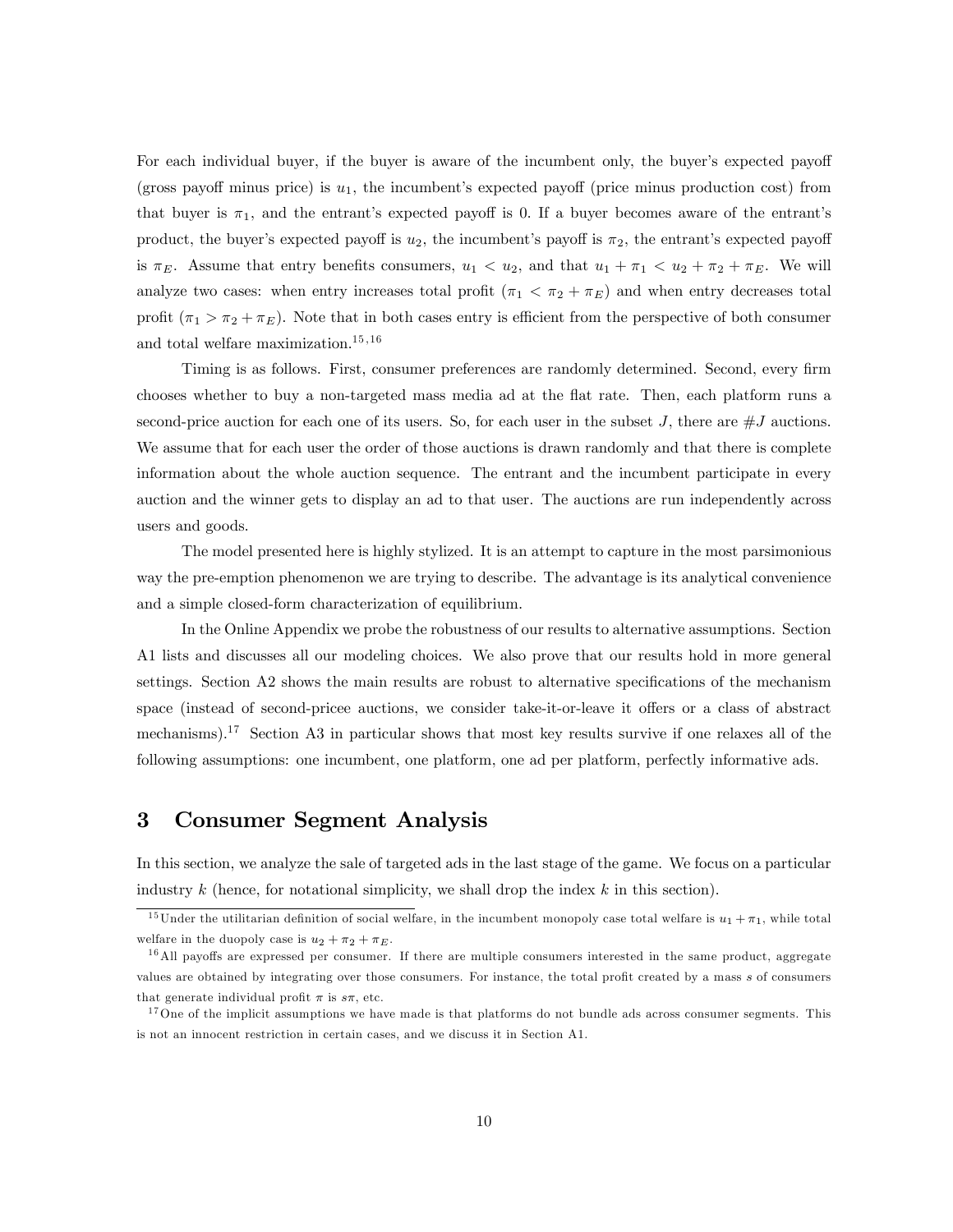We begin by characterizing the equilibrium of an auction in segment J. Let  $n_J = #J$ . Let us also introduce four equilibrium payoff variables:

- R: the expected platform revenue in a segment with  $n_J$  platforms, namely the expected revenue of a platform before the auction order is decided. As the platforms are symmetric, this is given by the total revenue divided by  $n<sub>J</sub>$ .
- $\bullet$  II<sub>I</sub>: the net payoff of the incumbent in a segment with  $n_J$  platforms, namely her expected gross payoff ( $\pi_1$  or  $\pi_2$ , depending on the equilibrium) minus whatever she pays to the platforms.
- $\bullet$   $\Pi$ <sub>E</sub>: the net payoff of the entrant in a segment with  $n<sub>J</sub>$  platforms, namely her expected gross payoff ( $\pi_E$  or 0, depending on the equilibrium) minus whatever she pays to the platforms.
- U: the payoff to consumers, either  $u_1$  or  $u_2$  depending on the equilibrium.

The relevant equilibrium concept is subgame perfection with the refinement that the two firms do not offer bids that constitute weakly dominated strategies in a static sense. Namely, if for a given auction V is a player's continuation payoff from winning the auction and  $v$  is the player's continuation player from losing the auction, the player cannot bid strictly more than  $V - v$ .

## Proposition 1 Let

$$
\bar{n} = \frac{\pi_1 - \pi_2}{\pi_E}.\tag{1}
$$

(a) If  $n_j < \bar{n}$ , we have incumbent **monopoly**: all ads are sold to the monopolist and every platform has a revenue  $\pi_F$ .

(b) If  $\bar{n}+1 > n_J > \bar{n}$ , we have **entry with positive profit**: at least one ad is sold to the entrant and the expected platform revenue is strictly positive.

(c) If  $n_J > \bar{n} + 1$ , we have **entry with zero profit**: at least one ad is sold to the entrant and the expected platform revenue is zero.<sup>18</sup>

The payoffs in the three cases are reported in the table below

|                        | $\iota$                                      | (b)                                       | c       |
|------------------------|----------------------------------------------|-------------------------------------------|---------|
| Platform R             | $\pi_E$                                      | $\pi_1 - \pi_2 - (n_J - 1)\pi_E$<br>$n_I$ |         |
|                        | <i>Incumbent</i> $\Pi_I$ $\pi_1 - n_I \pi_E$ | $\pi_2$                                   | $\pi_2$ |
| $Entrant \qquad \Pi_E$ |                                              | $n_J \pi_E - (\pi_1 - \pi_2)$ $\pi_E$     |         |
| Consumer               | $u_1$                                        | $u_2$                                     | U2      |

<sup>&</sup>lt;sup>18</sup> To simplify exposition, we disregard the nongeneric case where the conditions in (a), (b), and (c) hold as equalities. When  $n_J = \bar{n}$ , both (a) and (b) are possible and they generate the same payoff for the platforms but not the same consumer surplus. When  $n_J = \bar{n} + 1$ , (b) and (c) coincide.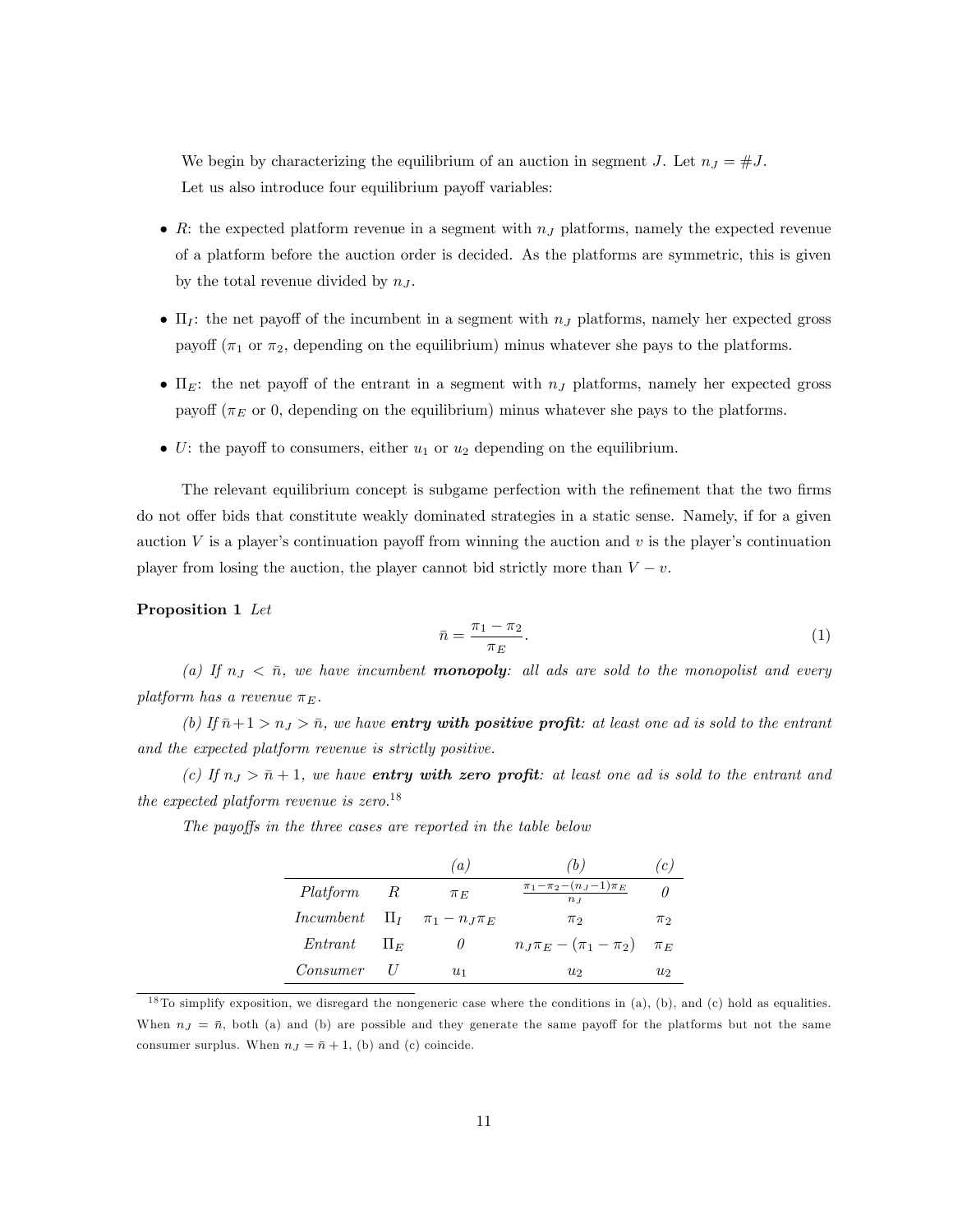Proposition 1 captures a strategic asymmetry between the incumbent and the entrant. The entrant wants the consumer to become aware of his product and he can do it through any of the available platforms. The incumbent, who wants to make sure that the entrant's product is not known to the consumer, must prevent entrant access on all of the available platforms. This is a strategic advantage for the entrant and it means that he has to pay less to make his product known than the incumbent has to pay to keep the consumer in the dark. If the incumbent succeeds in keeping out the entrant, it must be that she pays  $\pi_E$  to all platforms – that's a total of  $n\pi_E$ . If the entrant succeeds in getting his product known, he will pay at most  $\pi_E$  to all platforms and the incumbent pays nothing.<sup>19</sup>

Proposition 1 is best understood through the example in Figure 1. Assume there are three independently-owned platforms. The profit of a successful entrant is  $\pi_E = 2$ . The profit of an incumbent who ends up in duopoly is  $\pi_2 = 2$ . The profit of an incumbent who manages to defend her monopoly varies in the three cases:  $\pi_1 = 9$  in Example 1,  $\pi_1 = 7$  in Example 2, and  $\pi_1 = 5$  in Example 3. The value of  $\pi_1$  is the only difference between the three plots. Each plot represents a game tree.

Each node corresponds to an auction: there are three levels, one for each auction. The two numbers to the left of each node represent the equilibrium continuation payoff starting at that node (for instance,  $(3,0)$ ) to the left of the top node in case (a) means that the continuation payoff at the beginning of the game – thus of the whole game – is 3 for the incumbent and 0 for the entrant; the pair  $(5,0)$  just below and left of  $(3,0)$  is the continuation payoff after the first auction has been won by the incumbent). The numbers to the left of the end node are the primitive payoffs as described above. The numbers below each node represent the equilibrium bid for that auction. On-equilibrium branches are denoted in bold. Note that once the incumbent has lost one auction, both players are indifferent with regards to the remaining ads, so all branches are possible equilibrium paths.

Example 1 of Figure 1 corresponds to case (a) of Proposition 1. The incumbent (she) has a lot to gain from defending her monopoly. In equilibrium, she offers a bid of 2 in all three auctions. This is exactly enough to ward off the attack of the entrant (he), who is willing to offer at most 2 because he stands to gain  $\pi_E = 2$ . Thus, the incumbent wins all three auctions and the total revenue of all platforms is  $n\pi_E = 6$ .

Example 2 represents case (b), where the incumbent has a little less to gain from defending her monopoly. In fact, that gain is 5, which is less than the cost  $n\pi_E = 6$  of defending her monopoly. In equilibrium, the entrant gets an ad. He bids 1 at the first auction and he wins this ad. The bid of 1 exactly offsets the amount the incumbent is willing to pay to win the first auction as she anticipates having to fork out a total of 4 in the following two auctions. The total revenue of the three platforms collapses from (a) to (b): it goes from 6 to 1. This is mainly a reflection of two facts: monopoly is

<sup>&</sup>lt;sup>19</sup> The monopolization condition in Proposition 1 is similar to the monopolization condition in Proposition 1 of Asker and Bar-Isaac (2014). In both cases entry occurs if the number of agents is sufficiently large with respect to the ratio between the effect of entry on the incumbent and the effect of entry on the entrant.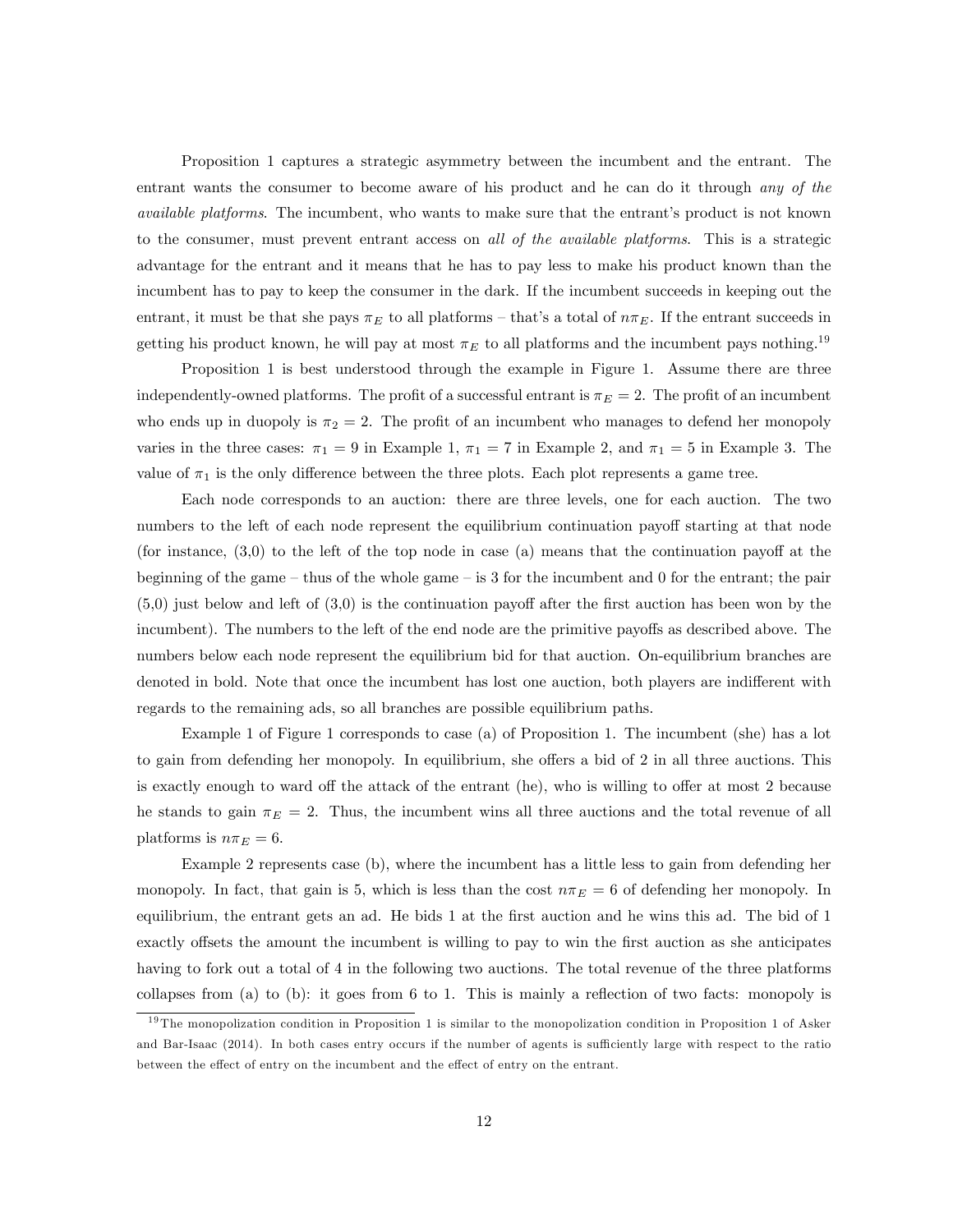Auction winner (Incumbent/Entrant)

Off/on equilibrium path branch

 $\overline{2}$  $3,0$ 

 $\Box$ 

Payment by the auction winner to the platform on the equilibrium path

Incumbent/Entrant continuation payoffs (net of payments in current and upcoming auctions)

# Figure 1



Example 1:  $\pi_1 = 9$ ,  $\pi_2 = \pi_E = 2 \rightarrow$  Incumbent Monopoly

Example 2:  $\pi_1 = 7$ ,  $\pi_2 = \pi_E = 2 \rightarrow$  Entry with Positive Platform Profit



Example 3:  $\pi_1 = 5$ ,  $\pi_2 = \pi_E = 2 \rightarrow$  Entry with Zero Platform Profit

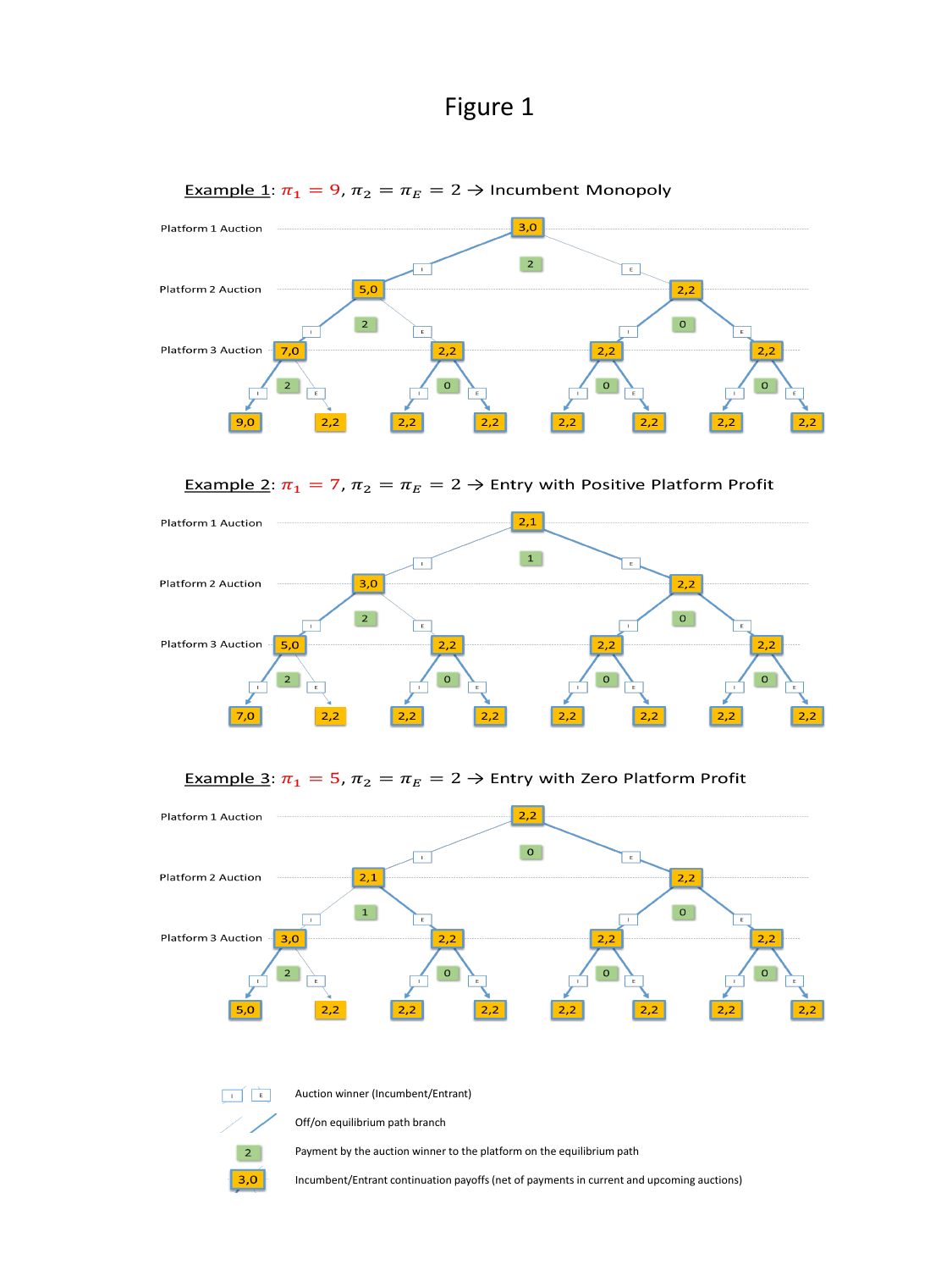worth more than duopoly to the two firms in aggregate, and the incumbent must pay a substantial part of her rent to the platforms in order to defend her monopoly.

In Example 3, which depicts case (c), the incumbent has even less to gain from defending her monopoly. The gain is now 3. In equilibrium, the entrant gets an ad and he bids nothing for it.

There are two remarks on Proposition 1:

**Remark 1** If entry increases total profit  $(\pi_1 < \pi_2 + \pi_E)$ , condition (1a) always fails and hence we always have duopoly.

**Remark 2** If condition (1a) fails, total platform profit is bounded above by

$$
\pi_1 - \pi_2 - (\bar{n} - 1) \pi_E = \pi_E.
$$

## 4 Industry Analysis

Now that we have characterized what happens within each consumer segment, we turn our attention to the whole social platform industry. We consider the following timing:

- 1. In every industry k, a potential entrant appears, whose gross per user profit in case of entry is  $\pi_E$ , a random variable drawn from a cumulative distribution  $F$  (uncorrelated across industries).<sup>20</sup>
- 2. In every segment J, a random ordering of the platforms in J is selected and a sequence of auctions is run according to that order.
- 3. In every segment  $J$ , payoffs to consumers, platforms, the incumbent, and the entrant are made according to the outcome of the auction.

The equilibrium of the subgame beginning in 2, for every segment  $J$  is characterized in Proposition 1. The next proposition aggregates across consumer segments and entrant strength levels.

Proposition 2 Expected consumer surplus is given by

$$
\bar{U} = u_2 - (u_2 - u_1) \sum_J m_J F\left(\frac{\pi_1 - \pi_2}{n_J}\right).
$$

Whether a particular segment J remains a monopoly depends on a comparison between the entrant's strength  $\pi_E$  and the number of platforms  $n_J$  used in that segment. The term

$$
\sum_{J} m_{J} F\left(\frac{\pi_{1} - \pi_{2}}{n_{J}}\right)
$$

 $20$ The objective of Step 1 is to add an element of variability so that the pre-emption condition in Proposition 1 is sometimes satisfied and sometimes not. We achieve this goal by randomizing one of the parameters  $(\pi_E)$ ; we could also have randomized other parameters or all parameters.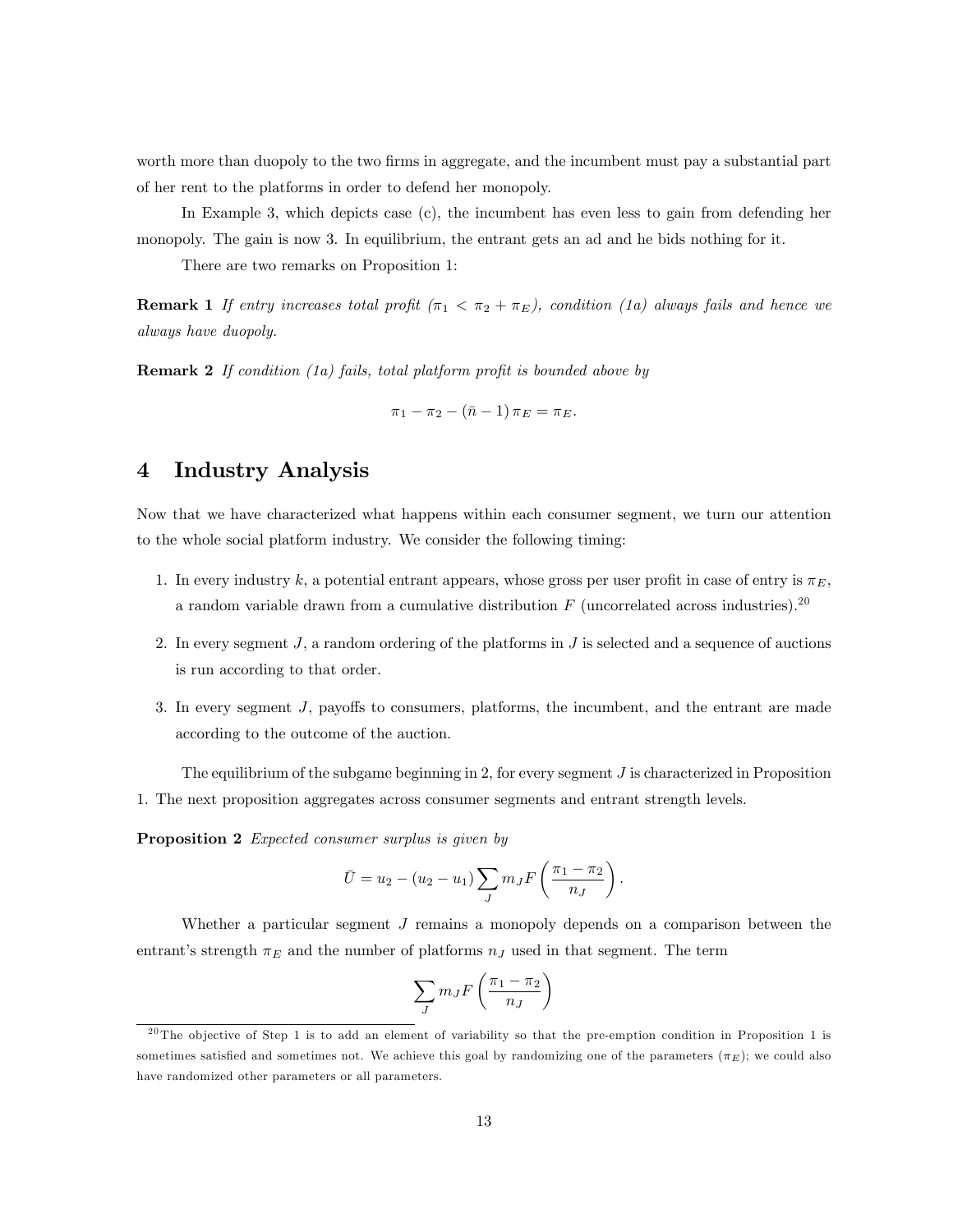can be interpreted as an average concentration index across segments.

Its expression becomes particularly simple if the entrant strength level  $\pi_E$  is uniformly distributed. Namely, assume that F is a uniform distribution with support on  $[0, M]$  with  $M > \pi_1 - \pi_2$ . The latter assumption implies that there is always a positive probability of entry, even in a segment with just one platform. We then have

**Corollary 1** If F is a uniform distribution, expected consumer surplus is given by

$$
\bar{U}=a-b\sum_J m_J\frac{1}{n_J},
$$

where a and b are constants.

The term  $\sum_{J} m_{J} \frac{1}{n_{J}}$  is a simple concentration index: the weighted average platform share across segments, which in turn is just the reciprocal of the average number of independent platforms serving that segment. An increase in the concentration leads to an increase in the probability that the entrant is kept out of one or more segments, in turn leading to a consumer welfare loss.

## 5 Merger Analysis

Suppose now that two platforms, i and j, merge. The analysis proceeds as follows. We first characterize the optimal selling strategy of the merged entity and the ad allocation, segment by segment. We then aggregate across segments and examine the overall welfare effect of the merger.<sup>21</sup>

Let us begin with the optimal selling strategy of the merged entity. The new company faces three sets of segments:

- (a) Those that used neither of the two merging platforms;
- (b) Those that used only one platform;
- (c) Those that used both platforms.

In (a) and (b), nothing changes after the merger, and Proposition 1 still applies as before. All the action is in (c), where the merged entity faces a choice between continuing to sell ads on the two platforms independently or bundling them into one item. Obviously, the merged entity is under no obligation to coordinate sales between the two platforms it owns. It will do so only if it is in its interest.

<sup>&</sup>lt;sup>21</sup>As we further discuss in the Online Appendix, note that the results so far do not require the platforms to know whether a specific consumer is using other platforms. This is because the mechanism is given: a second-price auction. This knowledge instead matters when it comes to mergers. We observe that Facebook acquired in 2013 the data analytics firm Onavo and then used its analytics platform to monitor competitors (including individual usage of several apps). This ináuenced Facebook to make various business decisions and acquisitions, including its acquisition of WhatsApp.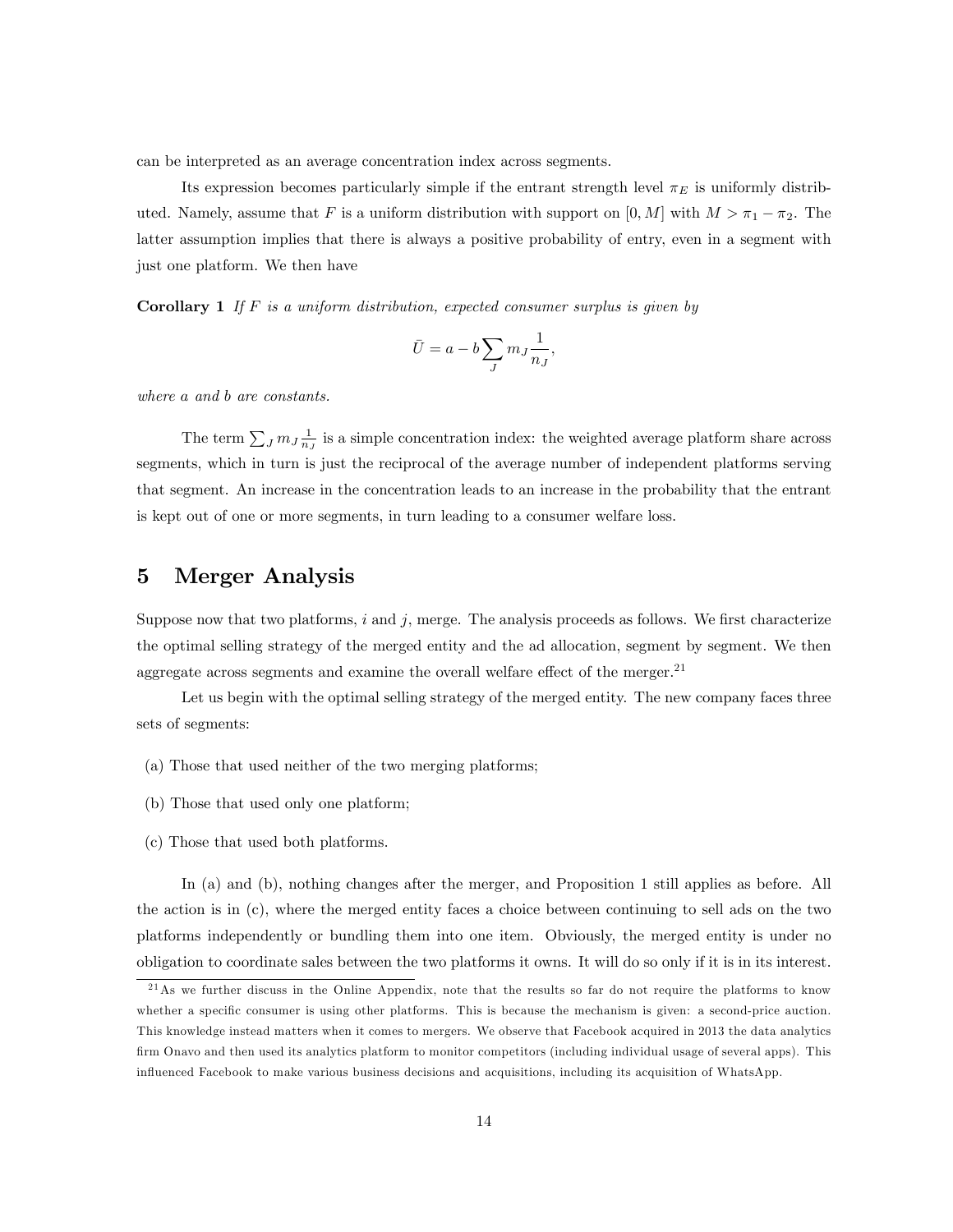We assume that in either case the order in the auction is still random.<sup>22</sup> We first show what happens if the new company chooses to bundle ads. This result will tell us whether the company prefers bundling and what its effect is on welfare.

**Proposition 3** If the merged entity moves from unbundled ad selling to bundled ad selling, its expected revenue in segment J is:

- $\bullet$  Strictly lower if J was in equilibrium (a) before the merger;
- $\bullet$  Strictly higher if J was in in equilibrium (b) before the merger;
- Weakly higher if J was in equilibrium (c) before the merger.

If J was in  $(a)$  or  $(c)$  before the merger, consumer welfare U remains unchanged. If J was in (b), consumer surplus declines from  $u_2$  to  $u_1$ .

A merger is beneficial to the merging platforms in a given segment when it allows them to increase equilibrium revenues by restricting supply. Proposition 3 shows that this happens mostly when the number of pre-merger platforms  $n<sub>J</sub>$  was less than a unit away from the incumbent monopoly threshold  $\bar{n}$ , namely when the pre-merger situation was the case (b) in Proposition 1. In that case, the merged entity exploits its newfound market power by coordinating sales across the two platforms: in practice this means selling one ad rather than two. This in turn induces the incumbent to choose a monopoly strategy and keep out the entrant. The overall platform revenue shoots up from case (b) to case (a). The proof of the proposition shows that the reduction in quantity is more than made up for by the increase in price.

This is the major positive effect of a merger for the new merged entity. There is also a minor positive effect: a segment in  $(c)$ , where revenue is zero, could move to case  $(b)$ , where revenue is small but strictly positive. If instead, the segment is already in  $(a)$ , the merger has no effect because the merging entity will not benefit from reducing the number of ads it sells.

Proposition 1 also tells us when a merger will affect consumers. That happens when it tips the segment over from the entry case (b) to the monopoly case (a), which will obviously hurt consumers. In all other cases, consumers are unaffected.<sup>23</sup>

Now that we know what the effect of a merger will be in each segment, we can compute the overall industry effect now by aggregating across segments, combining Propositions 2 and 3.

<sup>&</sup>lt;sup>22</sup>If the merged entity can manipulate the auction order, this would presumably give an additional reason to merge. However, this will not affect consumer welfare given the merger which is independent of the auction order (by Proposition 1)

 $^{23}$ Notice a non-monotonic effect of mergers on welfare. Mergers are neutral either when the platform market is very fragmented (in which case there is always entry in the retail industry, as ads are mostly available at a zero price) or when it is very concentrated (in which case there is a foreclosure retail equilibrium, both pre- and post-merger). It is in the intermediate region where we identify welfare effects resulting from a merger.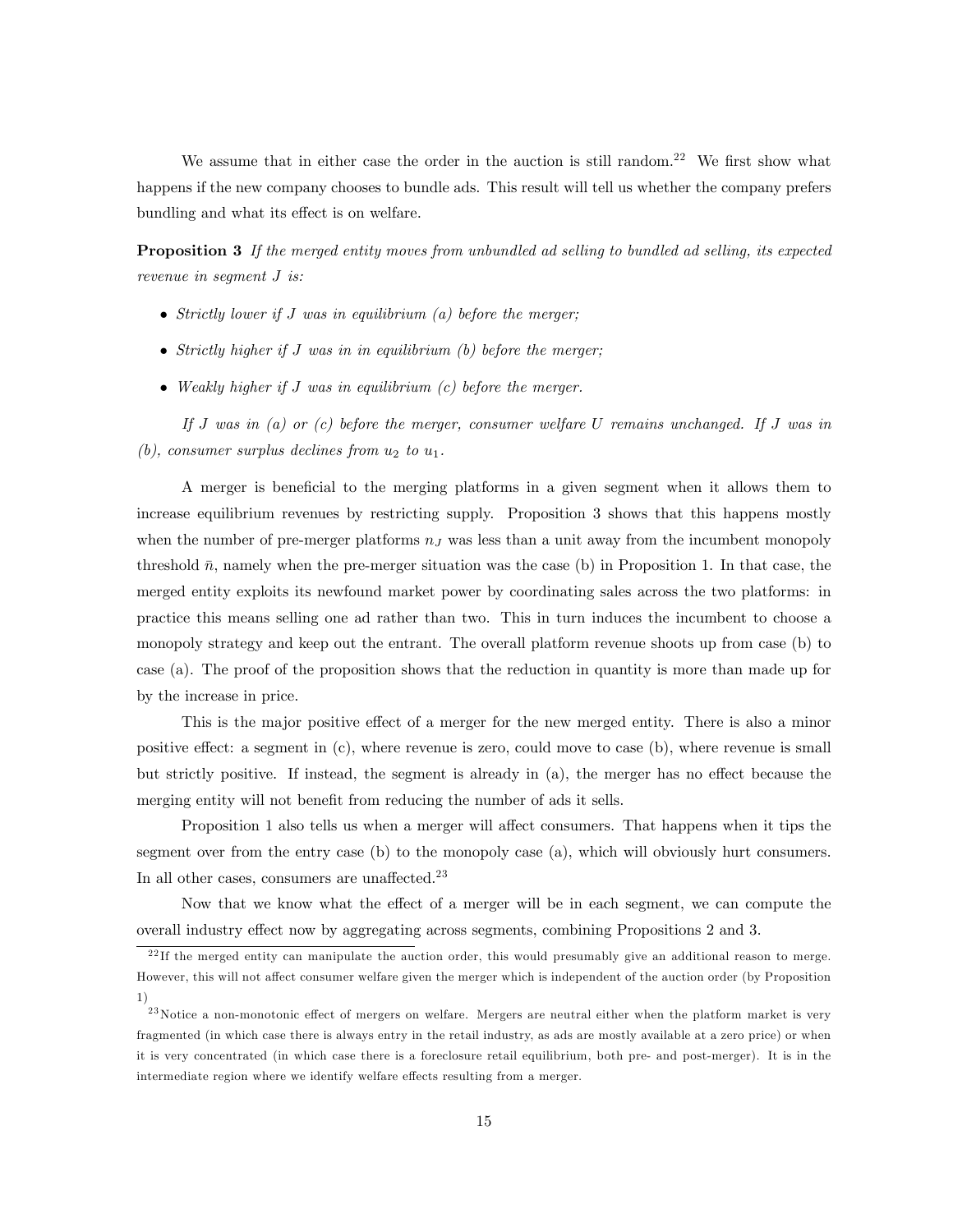Proposition 4 The aggregate loss in consumer surplus due to a merger between platform i and platform j is given by:

$$
-\Delta \bar{U} = (u_2 - u_1) \sum_{J \in M_{ij}} m_J \left( F \left( \frac{\pi_1 - \pi_2}{n_J - 1} \right) - F \left( \frac{\pi_1 - \pi_2}{n_J} \right) \right).
$$

where  $M_{ij}$  is the set of segments where both platforms are present.

In the special case of a uniform distribution, the proposition simplifies to:

**Corollary 2** If  $F$  is a uniform distribution, consumer surplus loss is given by

$$
-\Delta \bar{U} = b \sum_{J \in M_{ij}} m_J \frac{1}{n_J (n_J - 1)},
$$

where b is a constant.

The corollary helps understand the key factors that make a merger between platforms damaging to consumers. If  $n<sub>J</sub>$  is constant in all segments where both platforms are present, then the effect is simply proportional to the share of consumers that are currently using both platforms

$$
\sum_{J \in M_{ij}} m_J.
$$

If  $n<sub>J</sub>$  varies across segments in  $M<sub>ij</sub>$ , then the effect is stronger in segments that are already more concentrated.

Proposition 4, and the corollary, identify some possible issues for competition authorities that are dealing with social media platforms mergers.

First, a merger between attention oligopolists can hurt consumers through an anticompetitive effect on product markets. It can make it easier for incumbents to keep out entrants and thus lower consumer surplus.

Second, this negative effect depends on the extent of usage overlap between the merging platforms. The effect is nil if the two platforms have no common users before the merger, and it increases with the common usage share.

Third, the potential negative effect we have just identified is in principle measurable through platform usage. However, it is not enough to know the usage rates of the various platforms  $-$  or some other aggregate form of market share. One must also know the overlap between these platforms across consumers. This point is important because, to the best of our knowledge, previous merger cases in this area did not focus on this metric.<sup>24</sup>

<sup>24</sup>While it is well-known in Industrial Organization that market shares per se are not an indicator of market power, they still play a very relevant role in practice. The EC Horizontal Merger Guidelines state that market shares and concentration levels provide useful indications of the market structure and of the competitive importance of the merging parties (see Horizontal Merger Guidelines, OJ C 31, 5.2.2004, p. 5, 14). Specifically in the acqui-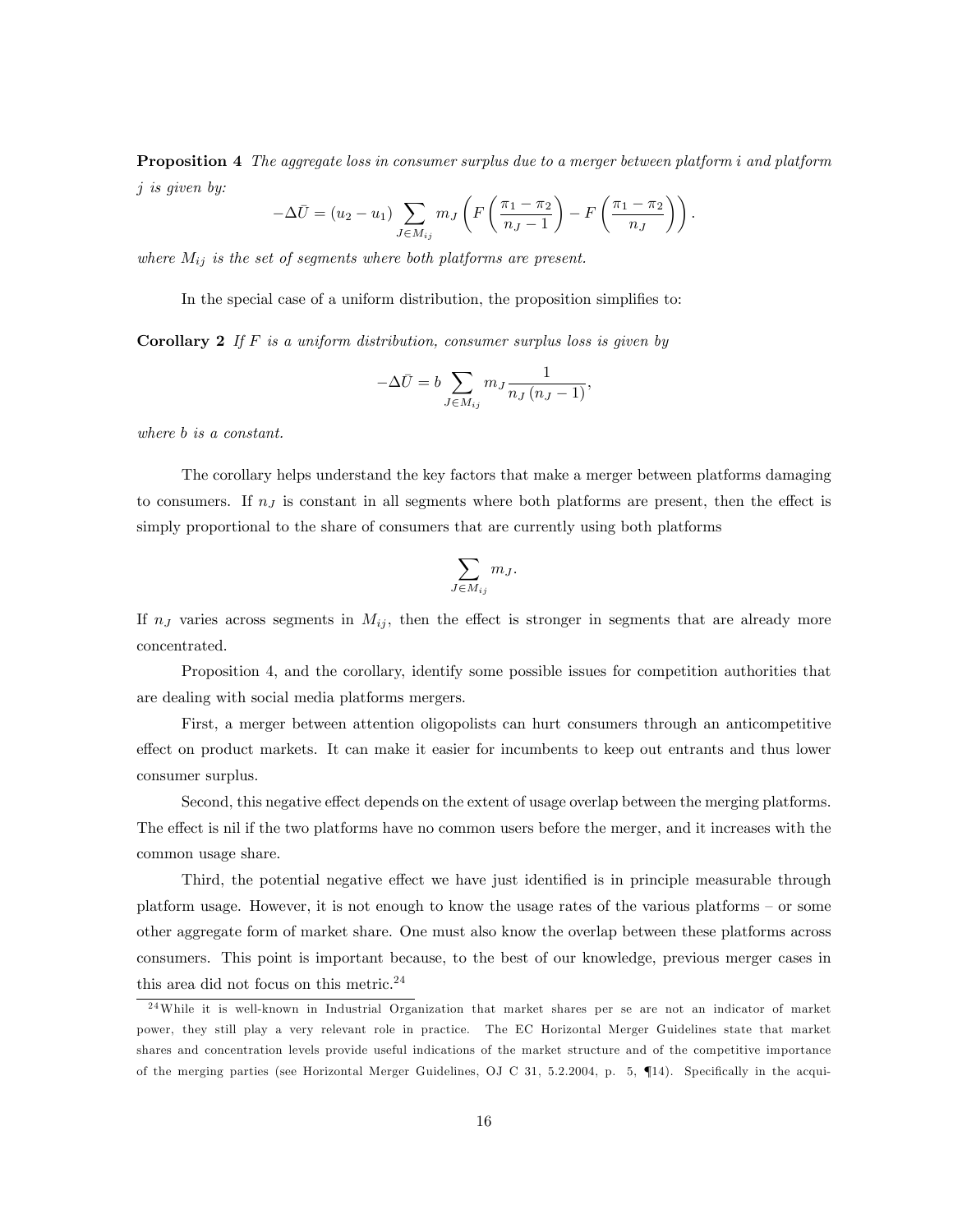As we highlight in the discussion of modelling choices (Section A1 of the online appendix), the optimal strategy for a merging pair arguably requires detailed information on the profits of the incumbent and of the entrant in the product market, and on the number of platforms which the consumer is using. However, we conjecture that the validity of our main insight is robust to coarser information for the platform operators as the underlying intuition is sufficiently simple. In essence, a firm with market power wants to restrict "output" – here, advertisers' access to consumers – and its ability to do so depends on consumer-level market share  $-$  i.e., overlaps  $-$  rather than on its share of a broader market. We show next a theoretical result on the size of the error margin if one disregards the extent of consumer overlap. We also provide a numerical example to illustrate that the margin can be high.

## 5.1 Merger Assessment Based on Usage Shares

We illustrate the size of the measurement inaccuracy faced by a regulator who is trying to assess the effect of a platform merger on the basis of usage shares only, with no overlap information.

There are two platforms, 1 and 2. We consider the effect of a merger between the two platforms. There are four types of consumers: those who do not use either platform  $(J = \emptyset)$ , those who use one platform only  $(J = \{1\}$  and  $J = \{2\})$ , and those who use both  $(J = \{1, 2\})$ . If the share of consumers who use both platforms is  $m_{1,2}$ , the total consumer loss from a merger in the uniform case follows from Corollary 2 and is given by

$$
-\Delta \bar{U} = \frac{b}{2} m_{\{1,2\}}.
$$

Suppose we only know the usage rates of the two platforms,  $\sigma_1$  and  $\sigma_2$ , but not the extent to which usage overlaps. Given  $\sigma_1$  and  $\sigma_2$ , we can compute an upper and lower bound on  $m_{\{1,2\}}$ . The lowest value is when we minimize overlap given  $\sigma_1$  and  $\sigma_2$ , and that yields max  $(0, \sigma_1 + \sigma_2 - 1)$ . The highest value is obviously min  $(\sigma_1, \sigma_2)$ .

These bounds lead to the following:

**Proposition 5** Given  $\sigma_1$  and  $\sigma_2$ , the welfare effect of a merger can take any value:

$$
-\Delta \bar{U} \in \frac{b}{2} \left[ m_{\min}, m_{\max} \right]
$$

where

$$
m_{\min} = \max(0, \sigma_1 + \sigma_2 - 1)
$$

and

$$
m_{\max} = \min(\sigma_1, \sigma_2).
$$

sion of WhatsApp by Facebook, the EC notes that "Facebook's market shares are equal to [20-30]% in a number of Member States in a potential market for *overall online advertising*" (171 of the 2014 decision, emphasis added, http://ec.europa.eu/competition/mergers/cases/decisions/m7217\_20141003\_20310\_3962132\_EN.pdf ).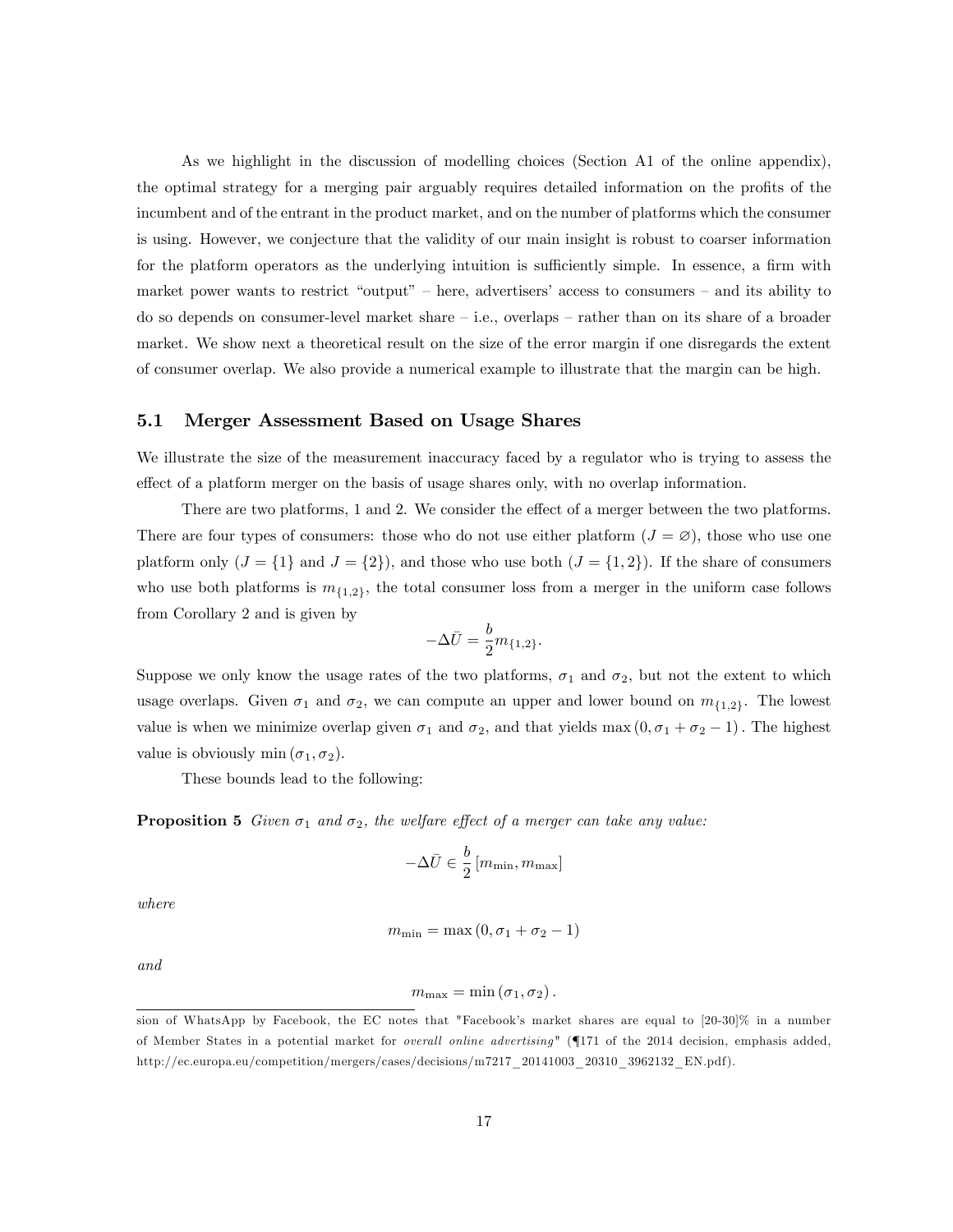If the two usage rates are the same and equal to  $\sigma$ , the expression becomes

$$
-\Delta \bar{U} \in \frac{b}{2} \left[ \max \left( 0, 2\sigma - 1 \right), \sigma \right]
$$

Figure 2 below depicts the gap between the two bounds for every possible value of the usage rate  $\sigma$ (and setting  $b = 2$ ). If the usage rate is below 50%, the lower bound is zero. The maximal difference is when the usage rate is one half, in which case the difference between the upper and the lower bound is  $0.5$ . Given that, in the example, we normalize to 1 the maximal consumer loss, this difference is also large in magnitude.



Figure 2. Bounds to inaccuracy when employing usage shares instead of actual overlaps

In this simple example, a regulator who knows usage shares but not usage overlaps risks making highly inaccurate decisions. This is particularly evident for usage share values just below 50%: they are consistent with a situation where the merger is completely harmless (the zero lower bound, when platforms do not overlap) and one in which it can destroy a large amount of consumer welfare (the upper bound, with full platform overlap).

# 5.2 Application to Mergers in Practice: The Case of US Social Media Platforms

How would a regulator have to proceed in a merger case in practice? Our framework suggests a two-step approach. First, one would have to identify the relevant platforms that can be considered as attention brokers, according to the definition used in this paper. Second, one would need to collect demand-side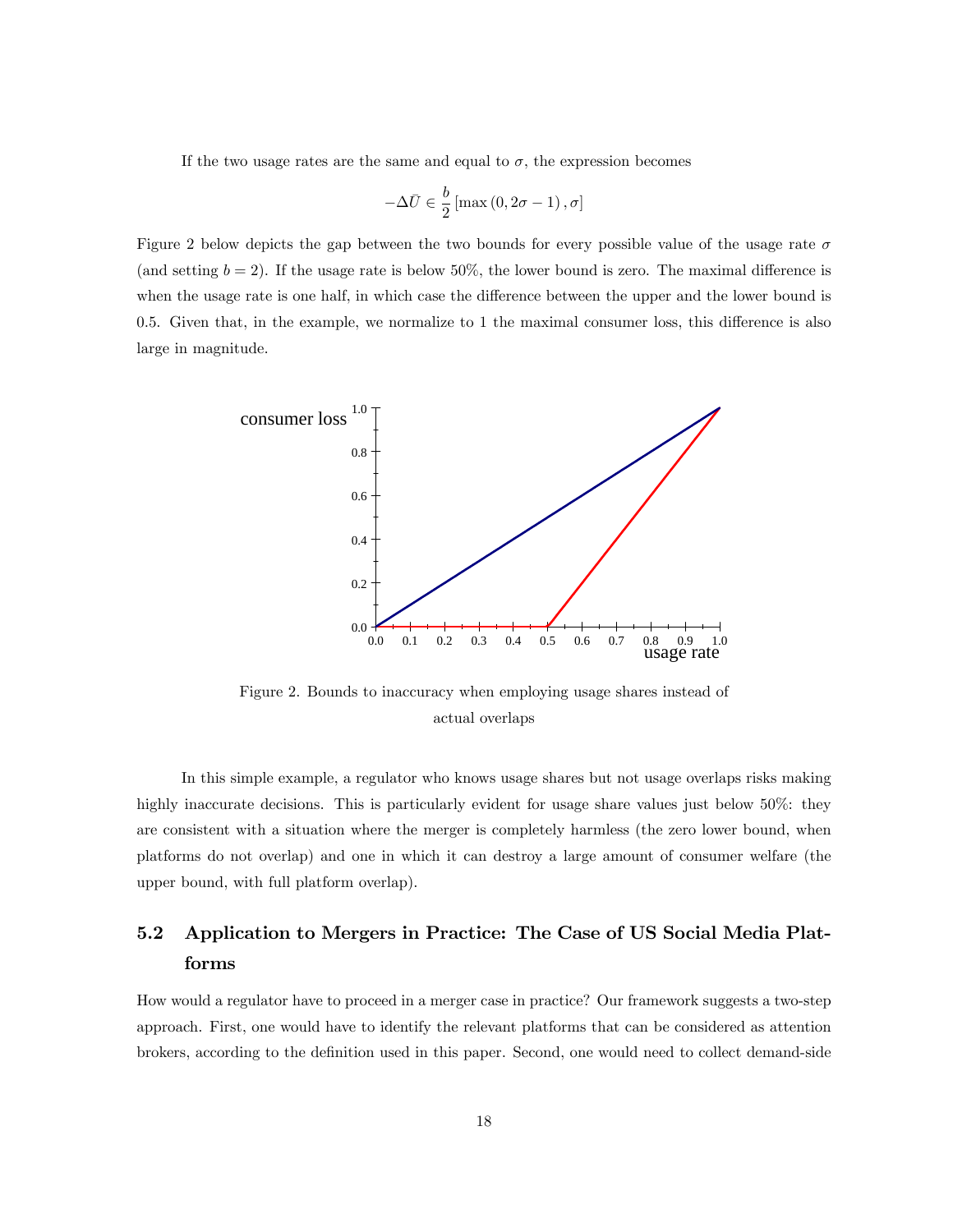information about the users of such platforms - crucially accounting for the overlaps, so that a merger simulation could be run.

As for the first step, while time spent on different media platforms is a good starting point when thinking about users' attention, just looking at daily consumption across media as reported, for instance, by the Nielsen Total Audience Report would still not be sufficient to run a meaningful analysis. Data would have to be collected about those particular platforms that attract users' attention with the specific purpose of conducting hyper-targeted advertising. This implies also to form a view as to which product markets could be targeted, as well as to the relevant time span for a decision in a product market (e.g., the purchase of a car may take several weeks to complete, while the service of a local plumber may not be delayed for more than a few hours).

As for the second step, we report below a brief empirical section that applies our findings to publicly available platform usage data. In the example that follows, we skip the first step and simply assume that the social media platforms identified are all capable of conducting hyper-targeted advertising. Both the underlying data and the empirical implementation are subject to obvious limitations. The objective is simply to illustrate how our theoretical analysis could be applied to actual social media.

The data come from the Pew Institute Survey on Social Media Trends.<sup>25</sup> The survey ran from July 12 to August 8, 2016 (wave 19). There were 4,579 participants, the majority of whom participate online (4,165) while the rest completed the survey through mail (414). Respondents were drawn from the American Trends Panel, a national sample of adults in the US. Panelists were obtained through two large RDD (random digital dial) surveys from the Pew Research Institute. 899 people refused to do the online survey out of the 5,064 people initially selected.

The survey asked participants whether they used any subset of these three social media platforms: Facebook, Instagram, and Twitter. Usage rates at the time were 70.7% for Facebook, 19.3% for Instagram, and  $17.3\%$  for Twitter. We now use these usage rates to describe the effects of pairwise mergers between these platforms.<sup>26</sup>

As argued in the previous section, usage rates alone provide an imprecise measure of the potential welfare effect of a platform merger. We can see this point in columns  $(1)$  and  $(2)$  of Table 1, which report the lower bound  $m_{\text{min}}$  (no overlap) and upper bound  $m_{\text{max}}$  (maximal overlap) on the consumer welfare effect of a pairwise merger. The range between the two bounds represents all the possible welfare effect values assessed by a regulator that observes aggregate platform usage but not overlap, as derived in Proposition 5. The bounds are wide. They go from a zero effect when the merging platforms have no overlapping consumers to an effect equal to the less used of the two platforms when overlap is maximal, further illustrating the usefulness of overlap information.

<sup>25</sup>Available from: http://www.journalism.org/2016/05/26/news-use-across-social-media-platforms-2016/

 $^{26}$ This an hypothetical exercise. As mentioned in the introduction, the merger between Facebook and Instagram was in fact already consummated in 2014.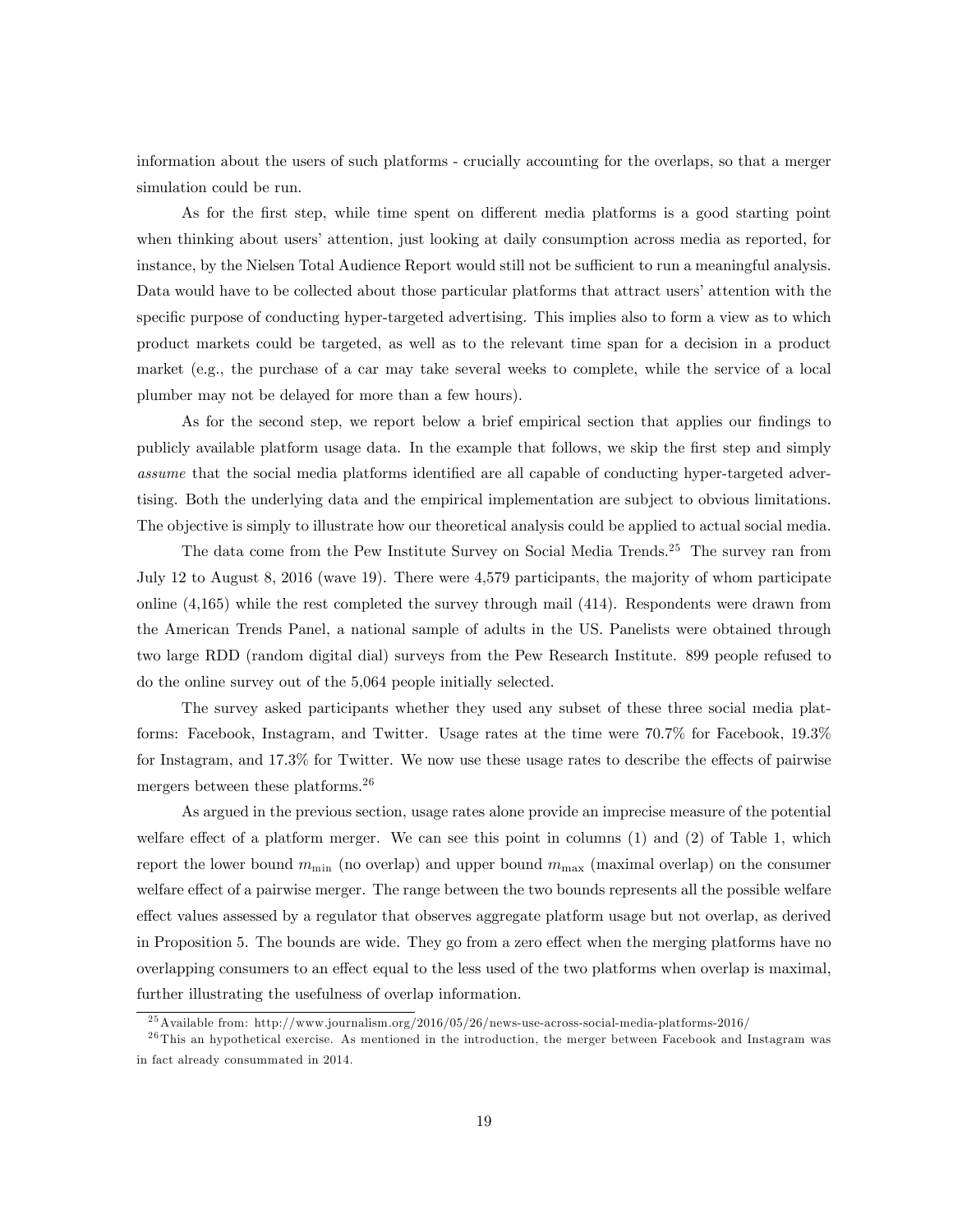The remainder of Table 1 derives the actual (negative) welfare effect of the three pairwise mergers on the basis of Corollary 1. Column (3) reports pairwise overlaps  $m_{ij}$ , while Column (4) reports the three-way overlap  $m_{123}$ . The latter is by definition the same for all pairs, while the former is greatest for the Facebook-Instagram pair. The total actual consumer welfare loss  $-\Delta \bar{U}$ , computed as in Corollary 2, is therefore largest for the Facebook-Instagram pair.<sup>27</sup>

|                     | (1)          | (2)      | (3)      | (4)              | $\left(5\right)$ |
|---------------------|--------------|----------|----------|------------------|------------------|
| <i>Merging Pair</i> | Lower        | Upper    | Pairwise | <i>Three-way</i> | Welfare          |
|                     | <i>Bound</i> | Bound    | Overlap  | Overlap          | Effect           |
| Facebook-Instagram  | $0\%$        | $19.3\%$ | $9.4\%$  | 8.4%             | $6.1\%$          |
| Facebook-Twitter    | $0\%$        | 17.3%    | $7.0\%$  | $8.4\%$          | $4.9\%$          |
| Instagram-Twitter   | $0\%$        | 17.3%    | $0.5\%$  | 8.4%             | $1.7\%$          |

Table 1. Consumer welfare effects of platform mergers

## 6 Targeted and Non-Targeted Advertising

The model introduced in Section 2 included only one advertising channel: targeted platform ads. We now allow also for the realistic possibility of non-targeted mass media ads and explore the two advertising channels jointly. The section will show that the baseline results are essentially robust to the presence of this extension but the preemption effect is stronger in what we call "niche" industries.

Traditional media is modeled in a simple way. Alongside platforms, there are also mass media outlets that sell a large number of non-targeted ads seen by all consumers. Each mass media ad costs a flat price denoted by a. Let also denote as  $\gamma_k$  the share of consumers that want product k. Industry size will play a role in determining whether industry k advertises on social media or mass media. Without loss of generality assume that k is ordered so that  $\gamma_k$  is nonincreasing in k.

In the first stage of the game, the entrant in industry  $k$  chooses whether it pays a flat fee  $a$  to buy a non-targeted ad. If it does, then its product is known to consumers. If it does not buy the nontargeted ad, then we proceed to the auction subgame analyzed in Proposition 1. The only difference is that all firm payoffs are pre-multiplied by the size of the relevant industry: the monopolist incumbent's payoff is now  $\gamma_k \pi_1$ , the duopolist incumbent's payoff is  $\gamma_k \pi_2$ , and the entrant's payoff is  $\gamma_k \pi_E$ .

Note that, if the entrant buys the non-targeted ad, he receives a payoff  $\gamma_k \pi_E - a$ , where a does not depend on the size of the industry the advertiser is in. This means that non-targeted advertising is particularly useful for entrants in *mainstream* industries – the ones with a large consumer share  $\gamma_k$ 

<sup>&</sup>lt;sup>27</sup>In the table, results are scaled by the factor  $b/6$ .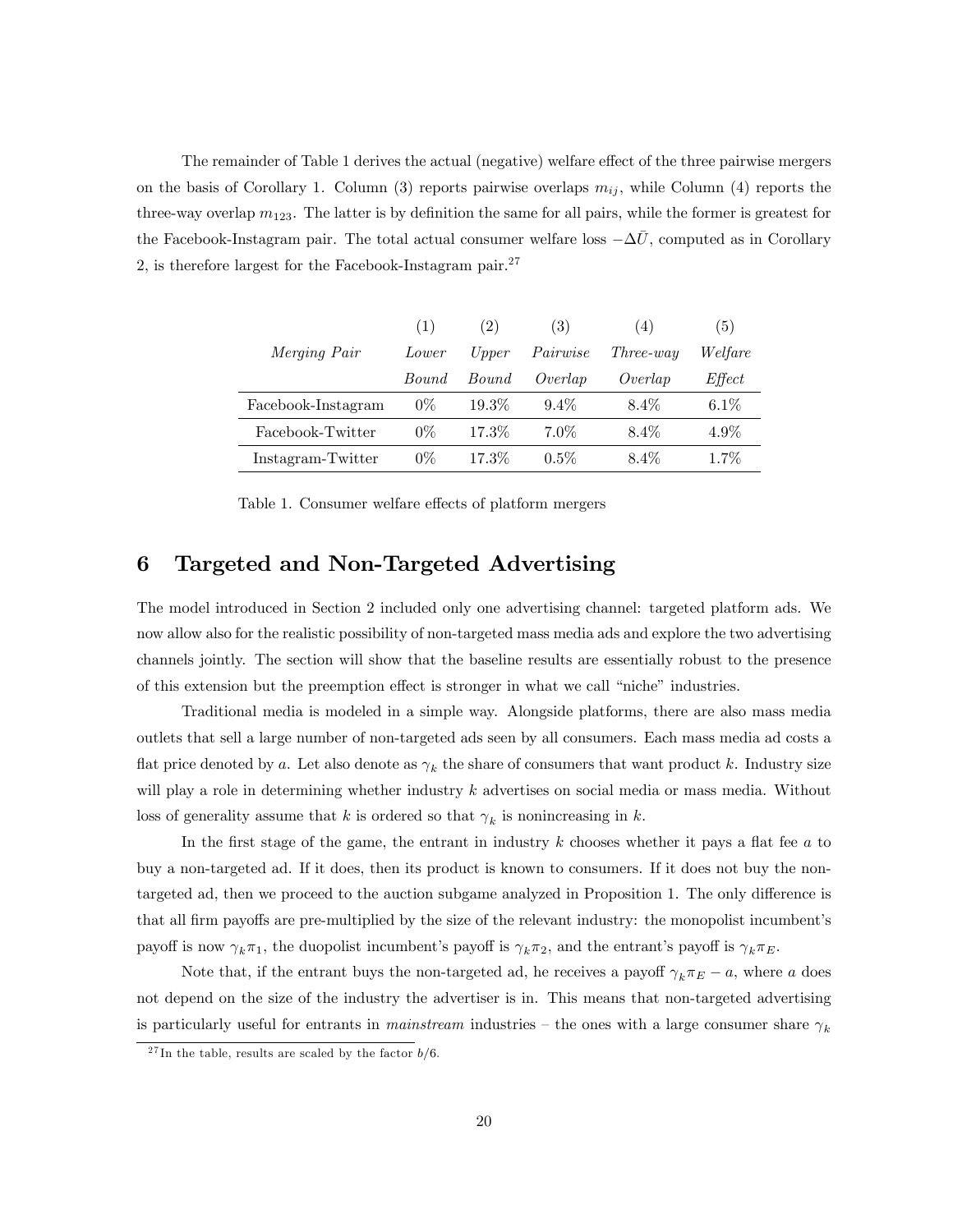– because the advertising fee is spread over a larger consumer base. The main result is that the effect of a merger between digital platforms is felt more intensely in niche industries.

To keep the analysis simple, we assume that all consumers have the same digital platform consumption, namely, they all use  $n$  platforms. If that is not the case, the results below are qualitatively similar but the expressions more involved because of the interaction between the size of the industry as a whole and the size of the segment in that industry.

**Proposition 6** Equilibrium in industry k depends on industry size  $\gamma_k$  and on the number of independent platforms n:

(i) If k is sufficiently niche  $(\gamma_k < a/\pi_E)$  and there are few platforms  $(n < \bar{n})$ , then the entrant buys no ads and the industry is monopolized.

(ii) If k is sufficiently mainstream  $(\gamma_k > a/\pi_E)$  and the number of platforms is not too high  $(n < \bar{n} + 1 - \frac{a}{\gamma_k \pi_E})$ , then the entrant buys a non-targeted ad and there is entry;

(iii) In the remaining cases, the entrant buys a targeted ad and there is entry.

In Proposition 6, entry can be achieved in two way. First, if the industry is sufficiently mainstream and platform concentration is relatively high (large  $\gamma_k$  and low n), the entrant can by-pass the platform bottleneck by buying a non-targeted ad. Second, if the number  $n$  of platforms is instead sufficiently large, there is competition among them and targeted ads are cheap; as a consequence the entrant will manage to win at least one targeted ad. The latter condition is the same as in the baseline result:  $n \geq \bar{n}$ . Monopoly occurs rather in niche industries if the number of platforms is sufficiently low.

A secondary effect of the presence of non-targeted advertising is some erosion of the profits of platforms. Absent non-targeted advertising, when  $n \in (\bar{n}, \bar{n} + 1)$  platforms always receive a profit selling the targeted ad to the entrant. With non-targeted advertising, this is no longer always the case, as the entrant may prefer to buy a non-targeted ad if the industry is sufficiently mainstream.

Once we have characterized equilibrium behavior, we can derive consumer welfare and determine the effect of a merger in the presence of non-targeted ads. As before, we assume that  $\pi_E$  is distributed according to  $F$ . As before, the merger occurs before the game starts and before any ad  $-$  targeted or  $not$  – is purchased.

**Proposition 7** Expected consumer surplus is given by

$$
\bar{U} = u_2 - (u_2 - u_1) \left( M + \nu F\left(\frac{\pi_1 - \pi_2}{n}\right) \right),
$$

where

$$
\nu = \sum_{k: \gamma_k < \frac{an}{\pi_1 - \pi_2}} \gamma_k \text{ and } M = \sum_{k: \gamma_k \ge \frac{an}{\pi_1 - \pi_2}} \gamma_k F\left(\frac{a}{\gamma_k}\right).
$$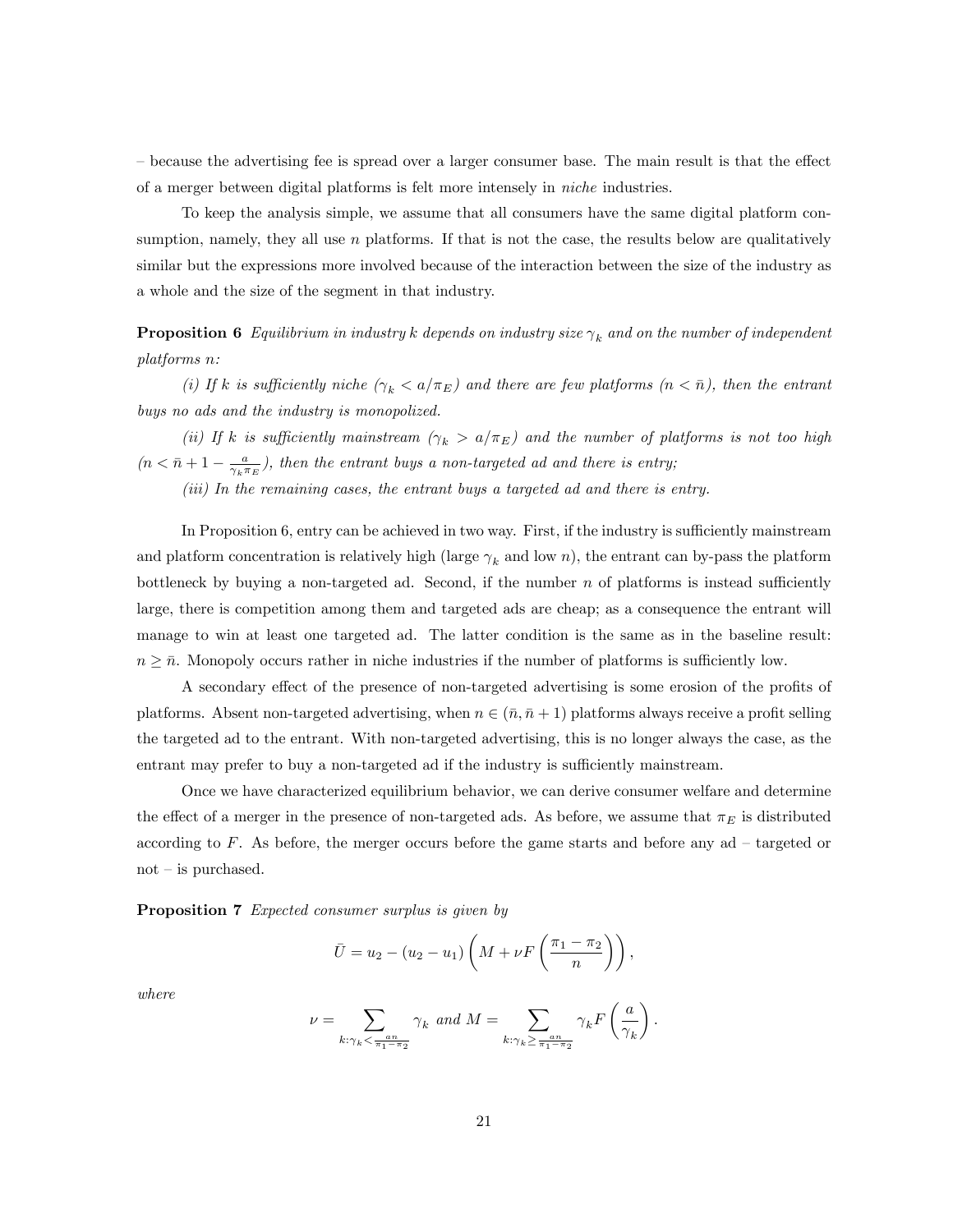Proposition 7 shows that the welfare costs are concentrated in niche industries. Mainstream industries are shielded because they find it economical to use non-targeted advertising.<sup>28</sup>

A merger has an inframarginal effect on niche industries through  $F\left(\frac{\pi_1-\pi_2}{n}\right)$ . Within the set of industries for which  $\gamma_k < \frac{an}{\pi_1 - \pi_2}$ , the probability of product monopolization increases in the same way as it does in the baseline case (Proposition 4). The merger also has a partially offsetting marginal effect: the set of firms that uses non-targeted advertising increases as the right-hand side of condition  $\gamma_k < \frac{a_n}{\pi_1 - \pi_2}$  increases. However, this offset is partial because it can only affect mainstream industries  $(\gamma_k > a/\pi_E).$ 

We have modelled traditional media in a rather coarse way, via the exogenous price  $a$  of ads, which still captures the idea that traditional media can potentially give access to larger audiences but is also more expensive. A natural follow up question, which we leave for further research, would be to endogenize the price of non-targeted ads, which may indeed change as a consequence of a merger among digital platforms.

## 7 Conclusions

Online digital platforms have created markets, letting demand meet supply in ways that were not available before. Network externalities have also brought concentration and market power, allowing the possibility of rents to be generated and extracted by very few players. This tension is reflected in a flurry of antitrust cases and regulatory proposals that are ongoing in the U.S. and worldwide.

In this paper, we propose a novel analysis of advertising-funded digital platforms. We formalize a theory of attention brokers. Attention brokers attract individual users offering free access to some services, learn about them and keep them engaged on their platform, and then monetize by selling access to the attention of those individuals, typically via hyper-targeted ads. In our model, ads are bought by producers in retail markets who ultimately sell products to the very same individuals. We study the link between market structure in attention markets, and market structure in product markets.

Platforms may be tempted to exploit the attention bottleneck to their advantage, to the possible detriment of consumers. We argue that this situation typically happens when online platforms are concentrated, and they manage to orchestrate prices for ads that select incumbent retail producers to the detriment of entrants. Despite the zero-price paid to the platform by users, they are hurt as they end up having less product choice and paying higher product prices.

We also draw a line between advertising on traditional media and targeted ads on online platforms. We find that potential competition problems are more likely to be related to niche (local)

 $^{28}$ Procter & Gamble famously scaled back, in 2016, its targeted advertising on Facebook, redirecting its budget on more traditional media, suggesting that, for large companies, a wider marketing strategy can be more successful (see https://www.wsj.com/articles/p-g-to-scale-back-targeted-facebook-ads-1470760949).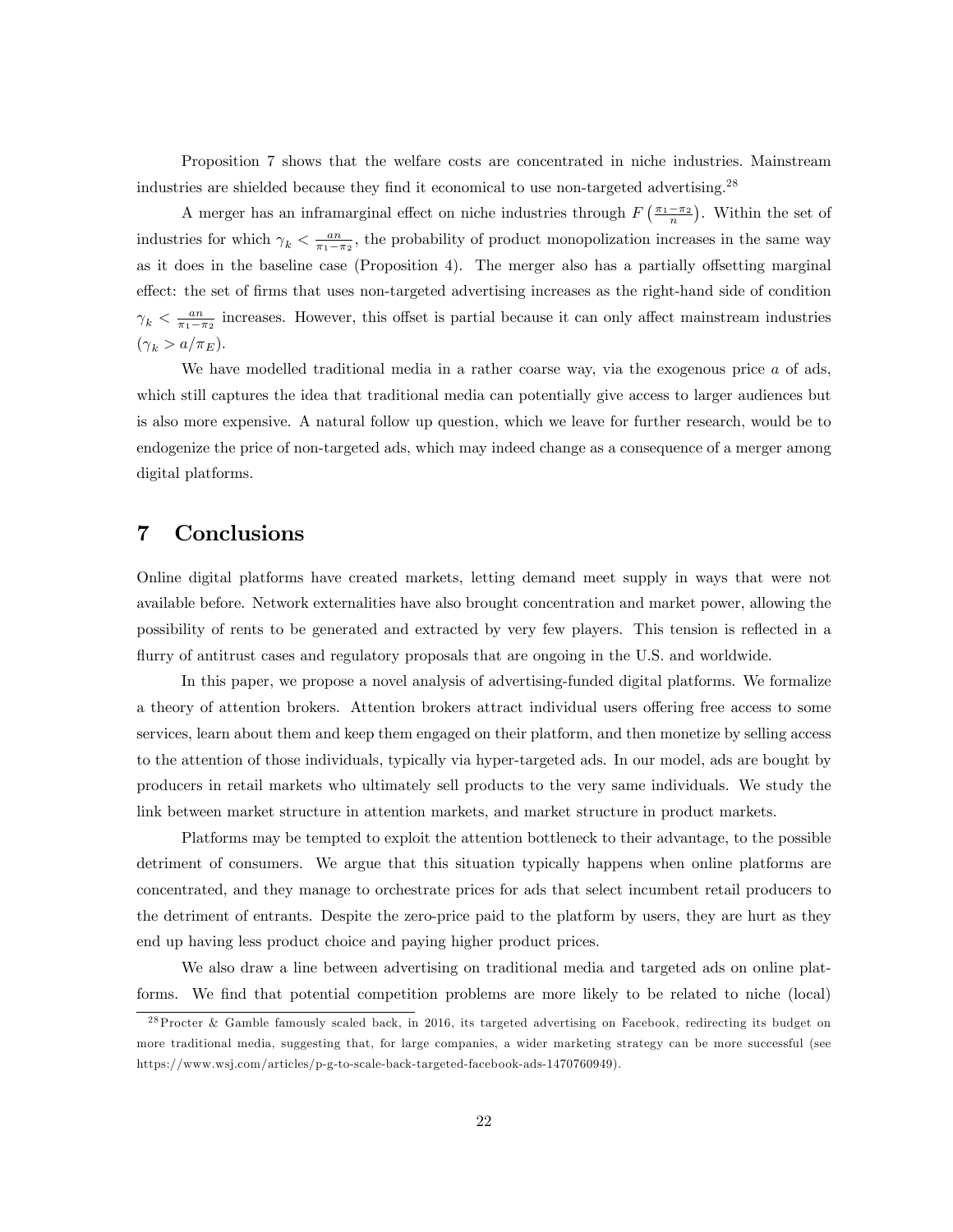product markets for whom targeted ads are the ideal channel to reach consumers. This is a theoretical prediction of our model that leads itself to an empirical test, with suitable disaggregated data.

One contribution of our paper is therefore to see the effects of online platform competition through the impact it has on product markets. Regulators, at least in the past, were not on the lookout for these types of harms. We believe, however, that the harm potentially highlighted by our model is cognizable under current antitrust principles. This assessment does not require a radical departure from existing competition policy, rather to correctly apply first-order economic principles to these markets. In an application to mergers, we discuss that the crucial element in an online merger assessment (as in any other merger) is to look at the overlaps of users across platforms. If consumers multi-home, scarcity is more likely to disappear, making entry in retail markets also more likely. In fact we show that, with many competing platforms, it becomes very expensive for retail product incumbents to bid out entrants. Entrants get to be known, consumers are typically well off and marginal mergers would not matter.

A problematic merger is instead one between concentrated online platforms with overlapping users. We discuss that standard metrics that ignore these overlaps and just concentrate on usage can lead to large biases. Even more so, metrics that only focus on the supply-side (market shares) are inappropriate in these markets. In contrast, we show that existing individual-level platform usage data can be used to account for overlaps and obtain more meaningful estimates.

# References

- [1] Agrawal, A, J. Gans and A. Goldfarb (2018), Prediction Machines: The Simple Economics of Artificial Intelligence, Harvard Business Review Press, Boston.
- [2] Ambrus, A., E. Calvano and M. Reisinger (2016), "Either or Both Competition: A Two-sided Theory of Advertising with Overlapping Viewershipî, American Economic Journal: Microeconomics, 8, 189-222.
- [3] Anderson, S. and S. Coate (2005), "Market Provision of Broadcasting: A Welfare Analysis", Review of Economic Studies, 72, 947-972.
- [4] Anderson, S. and J. McLaren (2012), "Media Mergers and Media Bias with Rational Consumers", Journal of the European Economic Association, 10, 831-859.
- [5] Anderson, S., O. Foros and H. Kind (2018), "Competition for Advertisers and for Viewers in Media Markets", Economic Journal, 128, 34-54.
- [6] Armstrong, M. (2006), "Competition in Two-sided Markets", RAND Journal of Economics, 37, 668-91.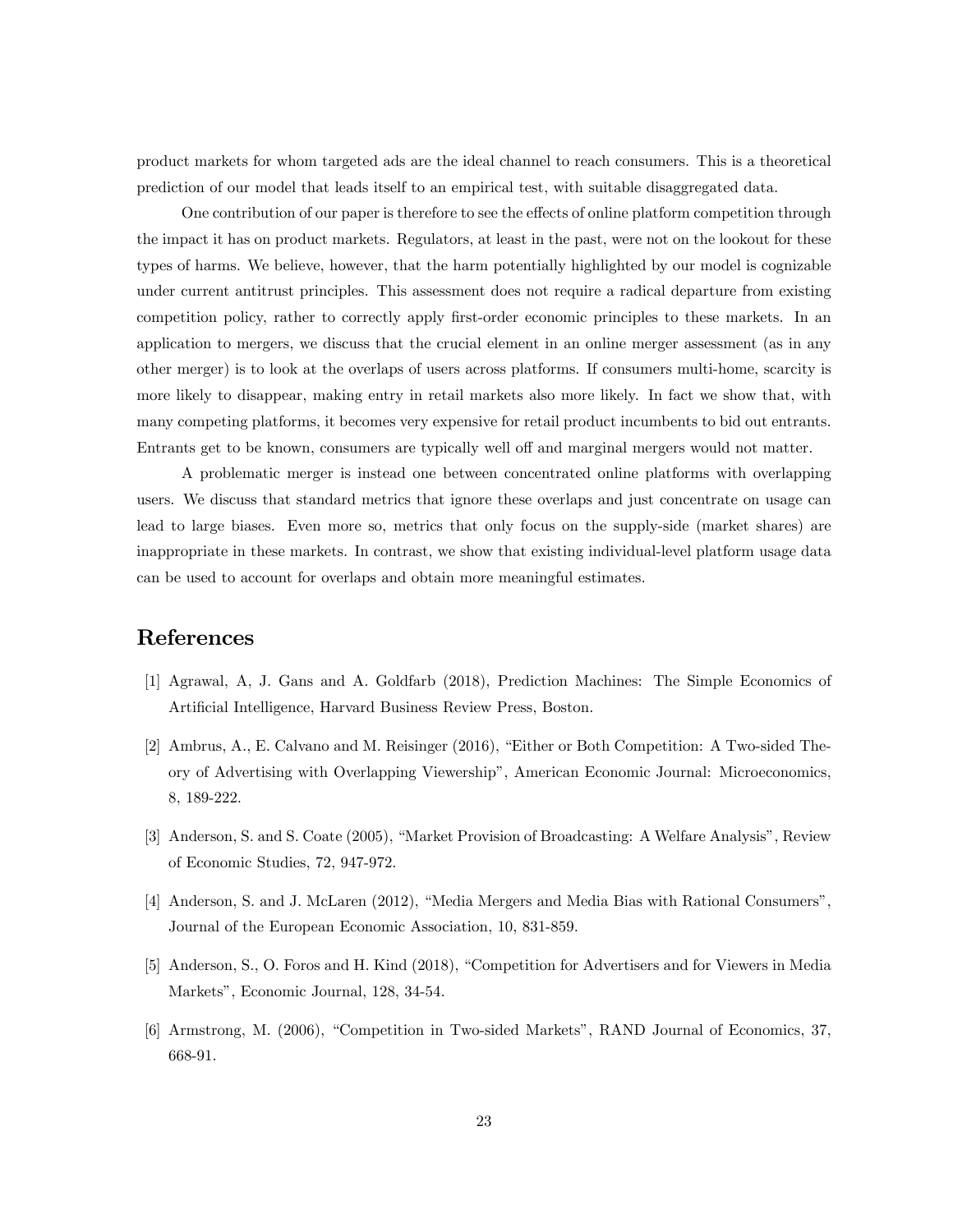- [7] Asker, J. and H. Bar-Isaac (2014), "Raising Retailers' Profits: On Vertical Practices and the Exclusion of Rivals", American Economic Review, 104, 2, 672-686.
- [8] Athey, S. and D. Nekipelov (2014), "A Structural Model of Sponsored Search Advertising Auctions", mimeo.
- [9] Athey, S., E. Calvano and J. Gans (2018), "The Impact of Consumer Multi-homing on Advertising Markets and Media Competition", Management Science, 64, 1574-1590.
- [10] Bagwell, K. (2007), "The Economics Analysis of Advertising", in Handbook of Industrial Organization, vol. 3, Elsevier (Amsterdam), 1701-1844.
- [11] Blake, T., C. Nosko and S. Tadelis (2015), "Consumer Heterogeneity and Paid Search Effectiveness: A Large-Scale Field Experiment", Econometrica, 83, 155-174.
- [12] Bernheim, D. and M. Whinston  $(1986)$ , "Common Agency", Econometrica, 54, 923-942.
- [13] Chandra A. and A. Collard-Wexler (2009), "Mergers in Two-sided Markets: An Application to the Canadian Newspaper Industryî, Journal of Economics & Management Strategy, 18, 1045-70.
- [14] Chen, Z., C. Choe, J. Cong and N. Matsushima (2020), "Data-Driven Mergers and Personalization", mimeo.
- [15] Decarolis, F. and G. Rovigatti (2019), "From Mad Men to Maths Men: Concentration and Buyer Power in Online Advertising", American Economic Review, forthcoming.
- [16] de Corniere, A. and R. De Nijs (2016), "Online Advertising and Privacy", RAND Journal of Economics, 47, 48-72.
- [17] de Corniere, A. and G. Taylor (2020), "Data and Competition", mimeo.
- [18] Diermeier, D. and R. B. Myerson (1999) "Bicameralism and Its Consequences for the Internal Organization of Legislaturesî, American Economic Review, 89, 5, 1182-1196.
- [19] Eaton, B.C. and R. Lipsey (1979), "The Theory of Market Pre-emption: The Persistence of Excess Capacity and Monopoly in Growing Spatial Marketsî, Economica, 46, 149-158.
- [20] Eliaz, K and R. Spiegler (2020), "Incentive-Compatible Advertising on Non-Retail Platforms", Rand Journal of Economics, 51, 2, 323-345.
- $[21]$  Evans, D.  $(2017)$ , "The Economics of Attention Markets," mimeo.
- [22] Gilbert, R. and D. Newbery (1982), "Preemptive Patenting and the Persistence of Monopoly", American Economic Review, 72, 514-526.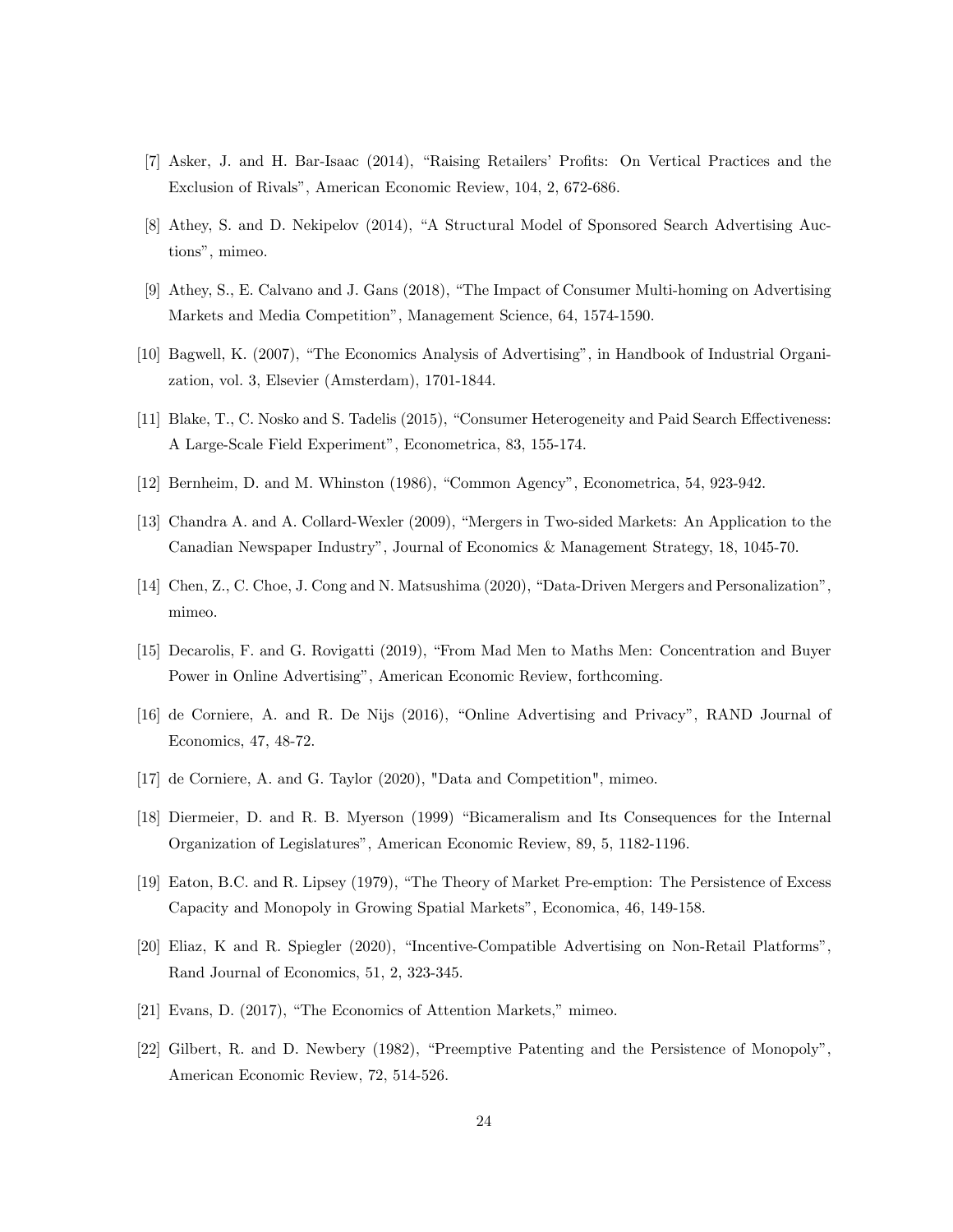- [23] Jeziorski, P. (2014), "Effects of Mergers in Two-sided Markets: The U.S. Radio Industry", American Economic Journal: Microeconomics, 6, 35-73.
- [24] Kaldor, N. (1950), "The Economic Aspects of Advertising", Review of Economic Studies, 18, 1-27.
- [25] Levin, J. and P. Milgrom (2010), "Online Advertising: Heterogeneity and Conflation in Market Design", American Economic Review P&P, 100, 603-607.
- [26] Loertscher, S. and L. M. Marx (2019), "Merger Review for Markets with Buyer Power", Journal of Political Economy, 127, 9, 2967-3017.
- [27] Marx, L. M.. and G. Shaffer (2010), "Slotting Allowances and Scarce Shelf Space", Journal of Economics, Management and Strategy, 19, 3, 575-603.
- [28] Milgrom, P. and S. Tadelis (2019), "How Artificial Intelligence and Machine Learning Can Impact Market Design", in The Economics of Artificial Intelligence: An Agenda (eds. A. Agrawal, J. Gans and A. Goldfarb), National Bureau of Economic Research Conference Report.
- [29] Prat, A. (2018), "Media Power", Journal of Political Economy, 126, 4, 1747-1783.
- [30] Prat, A. and A. Rustichini (2003), "Games Played Through Agents", Econometrica, 71, 989-1026.
- [31] Rey, P. and J. Tirole (2007), "A Primer on Foreclosure", in Handbook of Industrial Organization Vol. 3, Elsevier (Amsterdam).
- [32] Rochet, J.-C. and J. Tirole (2003), "Platform Competition in Two-sided Markets", Journal of the European Economic Association, 1, 990-1029.
- [33] Schmalensee, R. (1978), "Entry Deterrence in the Ready-to-Eat Breakfast Cereal Industry", Bell Journal of Economics, 9, 305-327.
- [34] Simonov, A., C. Nosko and J. Rao (2018), "Competition and Crowd-Out for Brand Keywords in Sponsored Search", Marketing Science, 37, 2, 200-215.
- [35] Shaffer, G. (2005), "Slotting Allowances and Optimal Product Variety". Advances in Economic Analysis & Policy, 5, 1, Article 3.
- [36] Telser, L. (1964), "Advertising and Competition", Journal of Political Economy, 72, 537-562.
- [37] Whinston, M. (2006). Lectures on Antitrust Economics, MIT Press (Boston, MA).
- [38] Wu, T. (2019), "Blind Spot: The Attention Economy and the Law", Antitrust Law Journal, 82, 3.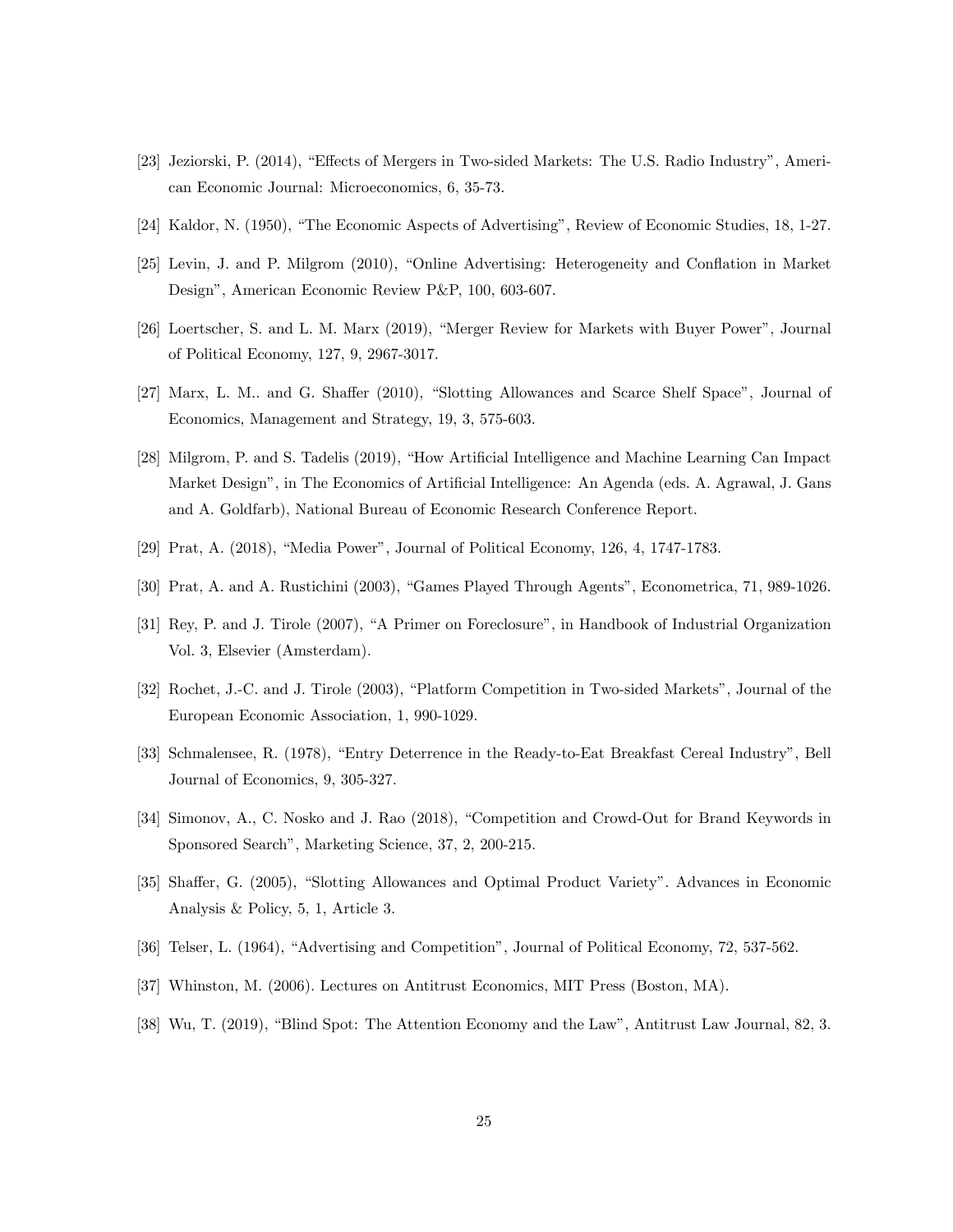## Appendix: Proofs

## Proposition 1

Focus on a segment J. To simplify notation, replace  $n<sub>J</sub>$  with n. Solve the sequential auction game by backward induction. After all  $n$  auctions are run, the gross payoffs of the incumbent and the entrant are respectively  $(\pi_1, 0)$  if the incumbent wins all auctions and  $(\pi_2, \pi_E)$  if the entrant wins at least one auction. After  $n-1$  auctions, both the incumbent and the entrant are willing to bid at most zero if the entrant has already won at least one auction, and they are willing to bid  $(\pi_1 - \pi_2, \pi_E)$  respectively if the incumbent has won all previous auctions, in which case the incumbent wins the n-th auction if  $\pi_1 - \pi_E > \pi_2.$ 

The continuation payoffs for the two players after  $n-1$  auctions is

$$
\left(\Pi_{I}^{(n-1)},\Pi_{E}^{(n-1)}\right) = \begin{cases} (\pi_1 - \pi_E, 0) & \text{if the incumbent has won all previous auctions} \\ (\pi_2, \pi_E) & \text{otherwise} \end{cases}
$$

By induction we see that the continuation payoff after j auctions is always  $(\pi_2, \pi_E)$  if the entrant has won at least one auction.

$$
\left(\Pi_I^{(j)},\Pi_E^{(j)}\right) = \begin{cases} \begin{array}{ll} \left(\Pi_I^{(j+1)} - \pi_E,0\right) & \text{if the incumbent has won all previous auctions} \\ & \text{and } \pi_1 - (n-j)\,\pi_E > \pi_2 \\ & \text{otherwise} \end{array} \end{cases}
$$

At the beginning of the game (when  $j = 0$ ), the expression above becomes

$$
(\Pi_I, \Pi_E) = \begin{cases} (\pi_1 - n\pi_E, 0) & \text{if } \pi_1 - \pi_2 > n\pi_E \\ (\pi_2, \pi_E) & \text{otherwise} \end{cases}
$$

If  $\pi_1 - \pi_2 > n\pi_E$ , the incumbent wins all auctions and total platform revenue is  $n\pi_E$ . If  $\pi_1 - \pi_2 < n\pi_E$ , the entrant wins the first auction and pays

$$
\max(\pi_1 - \pi_2 - (n - 1)\,\pi_E, 0)
$$

for the first ad; all bids are zero thereafter and it does not matter who gets the ad.

#### Proposition 2

By Proposition 1, the entrant buys an ad in segment J if and only if  $n_J > \frac{\pi_1 - \pi_2}{\pi_E}$ , which happens with probability

$$
1 - F\left(\frac{\pi_1 - \pi_2}{n_J}\right).
$$

Aggregating across segments yields the proposition.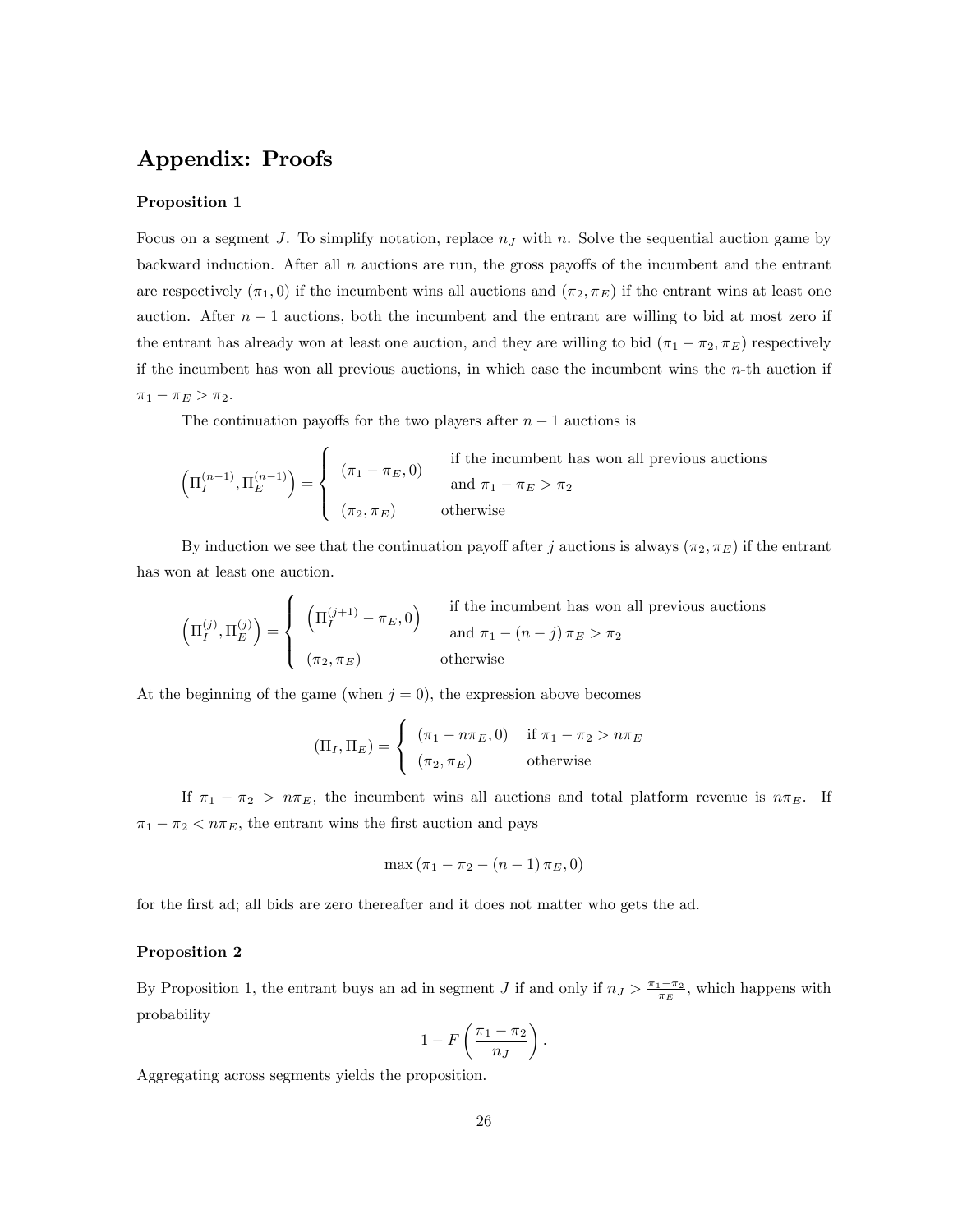#### Corollary 1

Follows directly from Proposition 2, where  $a = u_2$  and  $b = \frac{(u_2 - u_1)(\pi_1 - \pi_2)}{M} > 0$ .

#### Proposition 3

Bundling the two ads is equivalent to selling only one ad (using one platform and letting the other one idle). Call  $R(n)$  the expected platform revenue in a segment with n platforms, as in Proposition 1. In the unbundled case, the expected platform revenue for the merged entity is  $2R(n)$ , while in the bundled case it is  $R(n-1)$ . Compare now  $2R(n)$  and  $R(n-1)$  in cases (a), (b), and (c).

If the segment was in (a) before the merger, it remains in (a) after the merger:  $R(n)$  $R(n-1) = \pi_E$ , and therefore  $2R(n) > R(n-1)$ .

If the segment was in (b), it must be that  $n_J \in (\bar{n}, \bar{n} + 1)$ . By bundling ad sale, the merged entity moves the equilibrium from (b) to (a) and increases its expected revenue from twice the expected revenue in (b), namely

$$
2\frac{\pi_1 - \pi_2 - (n_J - 1)\pi_E}{n_J}
$$

to once the expected revenue in (a), namely  $\pi_E$ . Note that, as  $n_J > \bar{n}$  and  $n_J \geq 2$ ,

$$
2\frac{\pi_1 - \pi_2 - (n_J - 1)\pi_E}{n_J} < 2\frac{\pi_1 - \pi_2 - (\bar{n} - 1)\pi_E}{n_J} = 2\frac{\pi_E}{n_J} \le \pi_E,
$$

where the first inequality is due to  $n_J > \bar{n}$  and the second one is due to  $n_J \geq 2$  (because at least the two merging platforms are present in that segment). Thus,  $R(n-1) > 2R(n)$ .

If the segment was in (c),  $R(n-1) \geq 2R(n)$  because  $R(n) = 0$ .

The second part of the proposition derives from the following observations combined with Proposition 1. If J was in (a), it remains in (a) after the merger. If J was in (b), it goes to (a). If J was in (c), it remains in (c) or goes to (b).

#### Proposition 4

In each segment J, consumer welfare changes whenever  $n_J \in (\bar{n}, \bar{n} + 1)$ . That is

$$
\frac{\pi_1 - \pi_2}{\pi_E} < n_J < \frac{\pi_1 - \pi_2}{\pi_E} + 1.
$$

The second inequality rewrites as

$$
\pi_E < \frac{\pi_1 - \pi_2}{n_J - 1}.
$$

The first inequality becomes

$$
\pi_E > \frac{\pi_1 - \pi_2}{n_J}.
$$